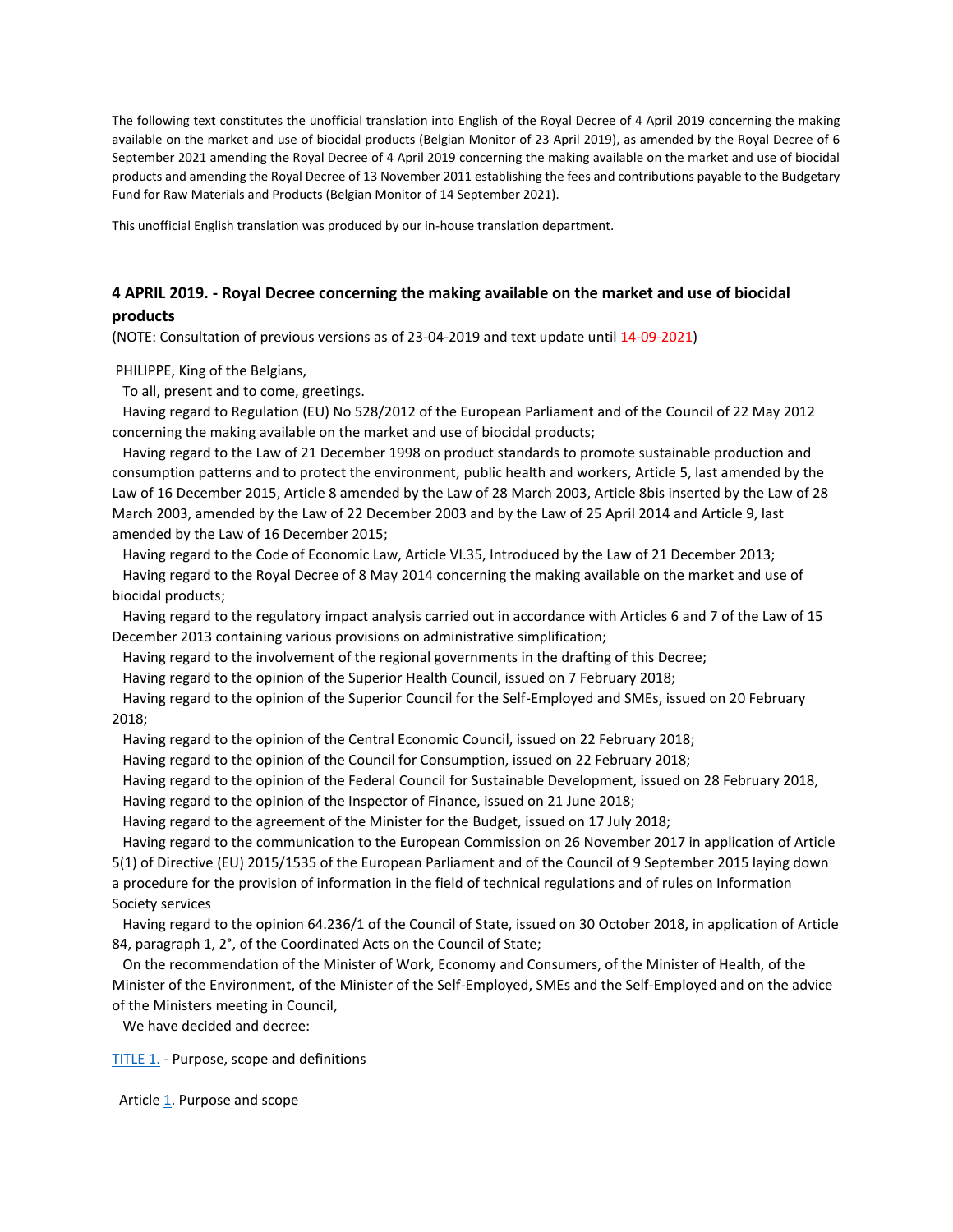### § 1. The purpose of this Decree is the following:

 1° ensuring a high level of protection of human and animal health and the environment. The provisions of this Decree are based on the precautionary principle. Specific consideration is given to the protection of vulnerable groups;

2° harmonising the use of biocidal products;

 3° supplementing Regulation (EU) No 528/2012 of the European Parliament and of the Council of 22 May 2012 concerning the making available on the market and use of biocidal products;

 4° implementing the transitional measures as laid down in Article 89 of Regulation (EU) No 528/2012 of the European Parliament and of the Council of 22 May 2012 concerning the making available on the market and use of biocidal products.

§ 2. This Decree applies to biocidal products as defined in Article 2 of Regulation (EU) No 528/2012 of the European Parliament and of the Council of 22 May 2012 concerning the making available on the market and use of biocidal products.

### Art. [2.](http://www.ejustice.just.fgov.be/cgi_loi/loi_a1.pl?DETAIL=2019040431%2FN&caller=list&row_id=1&numero=6&rech=7&cn=2019040431&table_name=WET&nm=2019011845&la=N&chercher=t&dt=KONINKLIJK+BESLUIT&language=nl&choix1=EN&choix2=EN&fromtab=wet_all&nl=n&sql=dt+contains++%27KONINKLIJK%27%2526+%27BESLUIT%27+and+dd+%3D+date%272019-04-04%27and+actif+%3D+%27Y%27&ddda=2019&tri=dd+AS+RANK+&trier=afkondiging&dddj=04&dddm=04&imgcn.x=41&imgcn.y=9#LNK0002)Definitions

For the purposes of this Decree, the following definitions shall apply:

 1° Biocidal Products Regulation: Regulation (EU) no. 528/2012 of the European Parliament and of the Council of 22 May 2012 concerning the making available on the market and use of biocidal products;

2° biocidal product: biocidal products as defined in Article 3 of the Biocidal Products Regulation;

3° active substance: active substance as defined in Article 3 of the Biocidal Products Regulation;

4° existing active substance: existing active substance as defined in Article 3 of the Biocidal Products Regulation;

5° harmful organism: harmful organism as defined in Article 3 of the Biocidal Products Regulation;

6° residue: residue as defined in Article 3 of the Biocidal Products Regulation;

7° micro-organism: micro-organism as defined in Article 3 of the Biocidal Products Regulation;

 8° making available on the market: making available on the market as defined in Article 3 of the Biocidal Products Regulation;

9° placing on the market: placing on the market as defined in Article 3 of the Biocidal Products Regulation;

10° use: use as defined in Article 3 of the Biocidal Products Regulation;

11° product type: one of the product types as defined in Annex V to the Biocidal Products Regulation;

12° treated article: treated article as defined in Article 3 of the Biocidal Products Regulation;

 13° authorisation: an administrative decision, issued in accordance with the Royal Decree of 8 May 2014 by which the Minister, following an application submitted by an applicant, allows a biocidal product to be made available on the market and used;

14° authorisation holder: authorisation holder as defined in Article 3 of the Biocidal Products Regulation;

 15° acceptance of notification: an administrative decision, issued in accordance with the Royal Decree of 8 May 2014 by which the Minister, following a notification submitted by an applicant, allows a biocidal product to be made available on the market and used;

 16° notifier: the person based in the European Union who is responsible for the placing of a biocidal product on the market and who is mentioned in the acceptance of notification;

 17° registration: an administrative decision, issued in accordance with this Decree, by which the Minister, in connection with an application submitted by an applicant, authorises a biocidal product to be made available on the market and used;

 18° registration holder: the person established in the European Union who is responsible for the placing of a biocidal product on the market and who is mentioned in the registration;

19° letter of access: letter of access as stipulated in Article 3 of the Biocidal Products Regulation;

 20° administrative change: an adaptation of an existing authorisation, acceptance of notification or registration of a purely administrative nature, which does not concern the properties or efficacy of the biocidal product and which does not require a reassessment;

21° scientific change: an amendment to an existing authorisation, acceptance of notification or registration which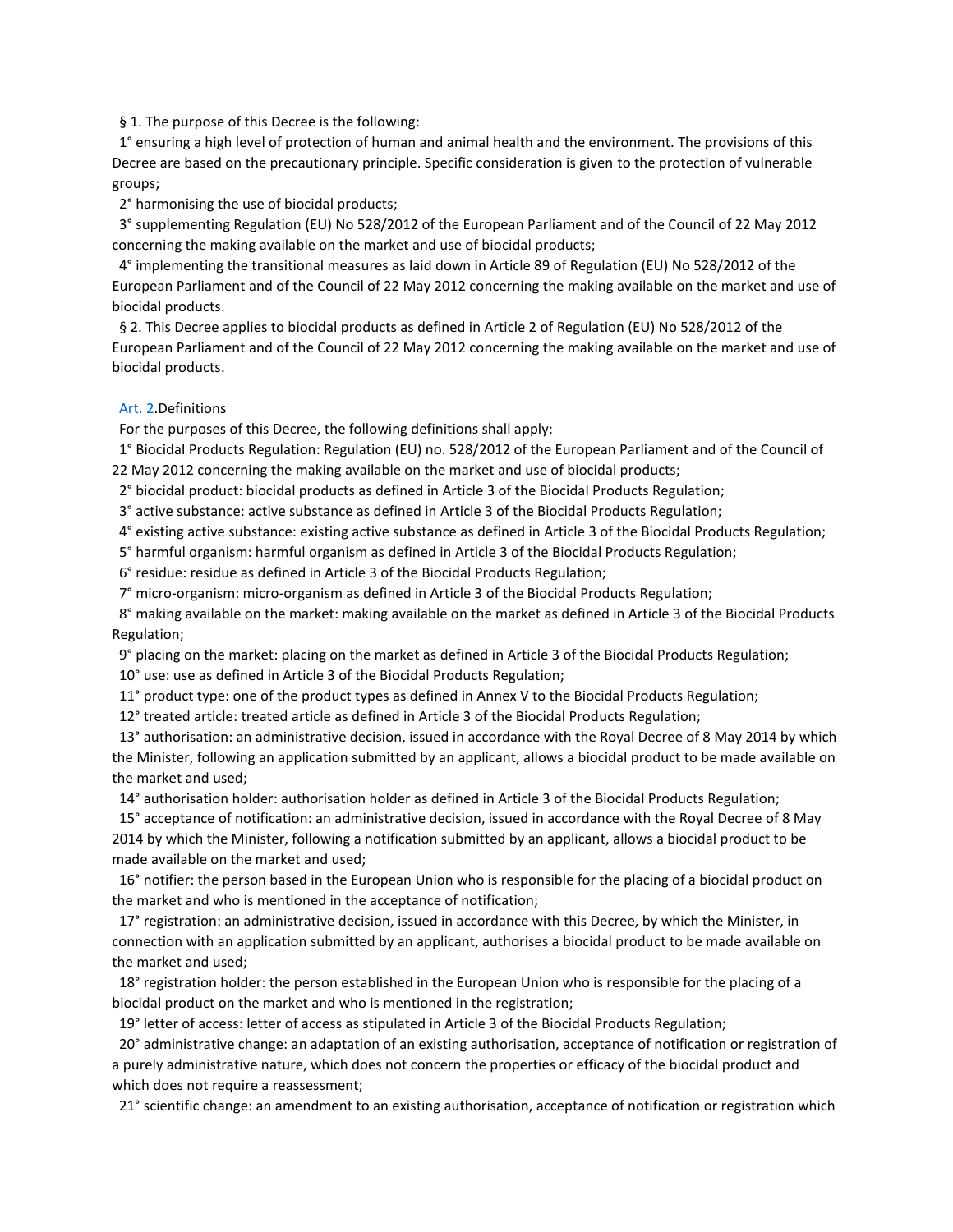is not of a purely administrative nature and which does not involve a change to the properties or the efficacy of the biocidal product and which does not require a reassessment;

 22° distributor: any natural or legal person who makes biocidal products available on the market, including wholesalers, retailers, vendors and suppliers;

23° advertisement: advertisement as defined in Article 3 of the Biocidal Products Regulation;

24° vulnerable groups: vulnerable groups as defined in Article 3 of the Biocidal Products Regulation;

25° closed circuit: sales and use circuit exclusively reserved for registered vendors and registered users;

26° free circuit: sales and use circuit not exclusively reserved for registered vendors and registered users;

 27° registered user: any natural or legal person using a biocidal product for which it is stated in the authorisation, acceptance of notification or registration that this biocidal product belongs to the closed circuit;

 28° registered vendor: any natural or legal person who makes a biocidal product available on the market of which it is stated in the authorisation, the acceptance of the notification or the registration that this biocidal product belongs to the closed circuit;

 29° Royal Decree of 8 May 2014: Royal Decree of 8 May 2014 concerning the making available on the market and use of biocidal products;

 30° Royal Decree of 13 November 2011: Royal Decree of 13 November 2011 establishing the fees and contributions payable to the Budget Fund for Raw Materials and Products;

 31° CLP Regulation: Regulation (EC) No. 1272/2008 of the European Parliament and of the Council of 16 December 2008 on classification, labelling and packaging of substances and mixtures, amending and repealing Directives 67/548/EEC and 1999/45/EC, and amending Regulation (EC) No 1907/2006;

 32° Minister: the Minister competent for the Environment or the official delegated by the latter for specific tasks or competences;

 33° Advisory Committee on Biocidal Products: the committee as established by the Royal Decree of 5 August 2006 establishing an Advisory Committee on Biocidal Products and amending the Royal Decree of 22 May 2003 concerning the making available on the market and use of biocidal products;

 34° Competent authority: Directorate-General for the Environment of the Federal Public Service for Public Health, Food Chain Safety and the Environment;

 35° Product and process oriented research and development: research and development oriented towards products and processes as defined in Article 3 of the Biocidal Products Regulation;

 36° scientific research and development: scientific research and development as defined in Article 3 of the Biocidal Products Regulation;

 [\[](http://www.ejustice.just.fgov.be/cgi_loi/loi_a1.pl?DETAIL=2019040431%2FN&caller=list&row_id=1&numero=6&rech=7&cn=2019040431&table_name=WET&nm=2019011845&la=N&chercher=t&dt=KONINKLIJK+BESLUIT&language=nl&choix1=EN&choix2=EN&fromtab=wet_all&nl=n&sql=dt+contains++%27KONINKLIJK%27%2526+%27BESLUIT%27+and+dd+%3D+date%272019-04-04%27and+actif+%3D+%27Y%27&ddda=2019&tri=dd+AS+RANK+&trier=afkondiging&dddj=04&dddm=04&imgcn.x=41&imgcn.y=9#t) <sup>1</sup> 37° Gestautor: online IT application of the competent authority, which can be accessed via the website of the competent authority.] $\frac{1}{2}$  $\frac{1}{2}$  $\frac{1}{2}$ 

## ----------

(1)<R[D 2021-09-06/01,](http://www.ejustice.just.fgov.be/cgi_loi/change_lg.pl?language=nl&la=N&table_name=wet&cn=2021090601) art. 2, 002; Entry into force : 13-09-2021>

 [TITLE 2.](http://www.ejustice.just.fgov.be/cgi_loi/loi_a1.pl?DETAIL=2019040431%2FN&caller=list&row_id=1&numero=6&rech=7&cn=2019040431&table_name=WET&nm=2019011845&la=N&chercher=t&dt=KONINKLIJK+BESLUIT&language=nl&choix1=EN&choix2=EN&fromtab=wet_all&nl=n&sql=dt+contains++%27KONINKLIJK%27%2526+%27BESLUIT%27+and+dd+%3D+date%272019-04-04%27and+actif+%3D+%27Y%27&ddda=2019&tri=dd+AS+RANK+&trier=afkondiging&dddj=04&dddm=04&imgcn.x=41&imgcn.y=9#LNKR0002) - The making available on the market of biocidal products

 [CHAPTER 1.](http://www.ejustice.just.fgov.be/cgi_loi/loi_a1.pl?DETAIL=2019040431%2FN&caller=list&row_id=1&numero=6&rech=7&cn=2019040431&table_name=WET&nm=2019011845&la=N&chercher=t&dt=KONINKLIJK+BESLUIT&language=nl&choix1=EN&choix2=EN&fromtab=wet_all&nl=n&sql=dt+contains++%27KONINKLIJK%27%2526+%27BESLUIT%27+and+dd+%3D+date%272019-04-04%27and+actif+%3D+%27Y%27&ddda=2019&tri=dd+AS+RANK+&trier=afkondiging&dddj=04&dddm=04&imgcn.x=41&imgcn.y=9#LNKR0003) - General Provisions

 [Art.](http://www.ejustice.just.fgov.be/cgi_loi/loi_a1.pl?DETAIL=2019040431%2FN&caller=list&row_id=1&numero=6&rech=7&cn=2019040431&table_name=WET&nm=2019011845&la=N&chercher=t&dt=KONINKLIJK+BESLUIT&language=nl&choix1=EN&choix2=EN&fromtab=wet_all&nl=n&sql=dt+contains++%27KONINKLIJK%27%2526+%27BESLUIT%27+and+dd+%3D+date%272019-04-04%27and+actif+%3D+%27Y%27&ddda=2019&tri=dd+AS+RANK+&trier=afkondiging&dddj=04&dddm=04&imgcn.x=41&imgcn.y=9#Art.2) [3.](http://www.ejustice.just.fgov.be/cgi_loi/loi_a1.pl?DETAIL=2019040431%2FN&caller=list&row_id=1&numero=6&rech=7&cn=2019040431&table_name=WET&nm=2019011845&la=N&chercher=t&dt=KONINKLIJK+BESLUIT&language=nl&choix1=EN&choix2=EN&fromtab=wet_all&nl=n&sql=dt+contains++%27KONINKLIJK%27%2526+%27BESLUIT%27+and+dd+%3D+date%272019-04-04%27and+actif+%3D+%27Y%27&ddda=2019&tri=dd+AS+RANK+&trier=afkondiging&dddj=04&dddm=04&imgcn.x=41&imgcn.y=9#LNK0004) Making available on the market

Biocidal products may only be made available on the market and used if:

 1° the Minister or the European Commission has granted an authorisation for these biocidal products in accordance with the Biocidal Products Regulation, or;

 2° the Minister has granted a registration for these biocidal products in accordance with this Decree or has granted an authorisation or accepted a notification in accordance with the Royal Decree of 8 May 2014 and this is still valid, and this for the period stipulated in Article 89(2) of the Biocidal Products Regulation.

 [CHAPTER 2.](http://www.ejustice.just.fgov.be/cgi_loi/loi_a1.pl?DETAIL=2019040431%2FN&caller=list&row_id=1&numero=6&rech=7&cn=2019040431&table_name=WET&nm=2019011845&la=N&chercher=t&dt=KONINKLIJK+BESLUIT&language=nl&choix1=EN&choix2=EN&fromtab=wet_all&nl=n&sql=dt+contains++%27KONINKLIJK%27%2526+%27BESLUIT%27+and+dd+%3D+date%272019-04-04%27and+actif+%3D+%27Y%27&ddda=2019&tri=dd+AS+RANK+&trier=afkondiging&dddj=04&dddm=04&imgcn.x=41&imgcn.y=9#LNKR0004) - Registration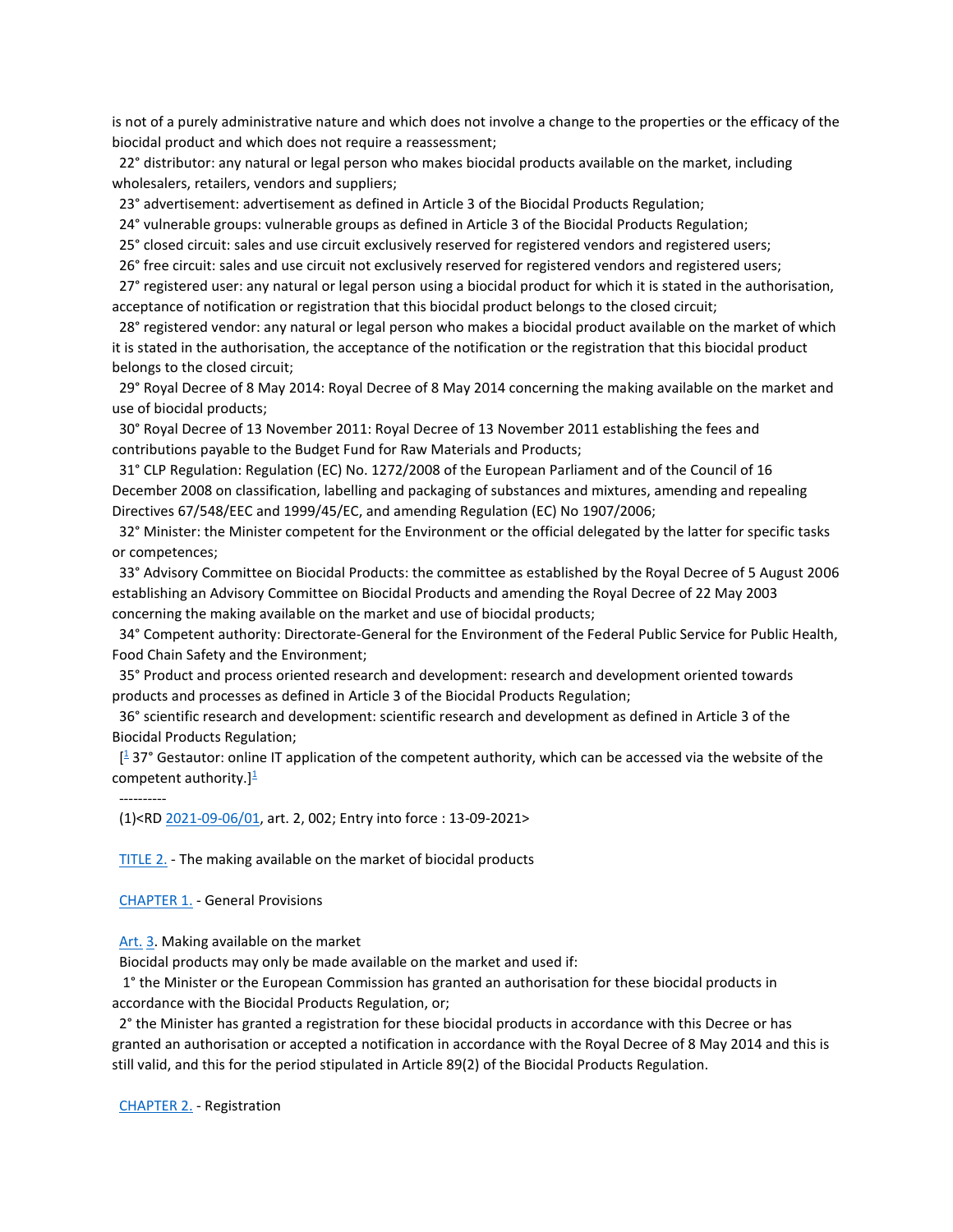### [Art.](http://www.ejustice.just.fgov.be/cgi_loi/loi_a1.pl?DETAIL=2019040431%2FN&caller=list&row_id=1&numero=6&rech=7&cn=2019040431&table_name=WET&nm=2019011845&la=N&chercher=t&dt=KONINKLIJK+BESLUIT&language=nl&choix1=EN&choix2=EN&fromtab=wet_all&nl=n&sql=dt+contains++%27KONINKLIJK%27%2526+%27BESLUIT%27+and+dd+%3D+date%272019-04-04%27and+actif+%3D+%27Y%27&ddda=2019&tri=dd+AS+RANK+&trier=afkondiging&dddj=04&dddm=04&imgcn.x=41&imgcn.y=9#Art.3) [4.](http://www.ejustice.just.fgov.be/cgi_loi/loi_a1.pl?DETAIL=2019040431%2FN&caller=list&row_id=1&numero=6&rech=7&cn=2019040431&table_name=WET&nm=2019011845&la=N&chercher=t&dt=KONINKLIJK+BESLUIT&language=nl&choix1=EN&choix2=EN&fromtab=wet_all&nl=n&sql=dt+contains++%27KONINKLIJK%27%2526+%27BESLUIT%27+and+dd+%3D+date%272019-04-04%27and+actif+%3D+%27Y%27&ddda=2019&tri=dd+AS+RANK+&trier=afkondiging&dddj=04&dddm=04&imgcn.x=41&imgcn.y=9#Art.5) Registration obligation

 In application of Article 3, 2°, a registration is requested from the competent authority before the biocidal product is made available on the Belgian market, for each biocidal product containing the following active substances:

 1° one or more existing active substances which are assessed in the context of the work programme for the systematic examination of all existing active substances as referred to in Article 89(1) of the Biocidal Products Regulation, but which have not yet been approved for that product type; or

 2° a combination of the substances referred to under 1° and active substances which are approved in accordance with the Biocidal Products Regulation.

### [Art.](http://www.ejustice.just.fgov.be/cgi_loi/loi_a1.pl?DETAIL=2019040431%2FN&caller=list&row_id=1&numero=6&rech=7&cn=2019040431&table_name=WET&nm=2019011845&la=N&chercher=t&dt=KONINKLIJK+BESLUIT&language=nl&choix1=EN&choix2=EN&fromtab=wet_all&nl=n&sql=dt+contains++%27KONINKLIJK%27%2526+%27BESLUIT%27+and+dd+%3D+date%272019-04-04%27and+actif+%3D+%27Y%27&ddda=2019&tri=dd+AS+RANK+&trier=afkondiging&dddj=04&dddm=04&imgcn.x=41&imgcn.y=9#Art.4) [5.](http://www.ejustice.just.fgov.be/cgi_loi/loi_a1.pl?DETAIL=2019040431%2FN&caller=list&row_id=1&numero=6&rech=7&cn=2019040431&table_name=WET&nm=2019011845&la=N&chercher=t&dt=KONINKLIJK+BESLUIT&language=nl&choix1=EN&choix2=EN&fromtab=wet_all&nl=n&sql=dt+contains++%27KONINKLIJK%27%2526+%27BESLUIT%27+and+dd+%3D+date%272019-04-04%27and+actif+%3D+%27Y%27&ddda=2019&tri=dd+AS+RANK+&trier=afkondiging&dddj=04&dddm=04&imgcn.x=41&imgcn.y=9#Art.6) Conditions for registration

 A registration in accordance with Article 3, 2°, for the making available on the market of a biocidal product shall be granted if:

1° the biocidal product contains the following active substances:

 a) one or more existing active substances which are evaluated within the framework of the programme of work for the systematic examination of all existing active substances referred to in Article 89(1) of the Biocidal Products Regulation, but which have not yet been approved for that product type; or

 b) a combination of the substances referred to under a) with active substances approved in accordance with the Biocidal Products Regulation.

 2° in the light of current scientific and technical knowledge and after examination of the dossier submitted in accordance with Article 10, it can be established that, when used according to the registration and taking into account all the circumstances under which the biocidal product is normally used, the ways in which the materials treated with it can be used, and the consequences of use and disposal, the biocidal product:

a) meets the efficacy criteria;

 b) has no unacceptable effects on the target organisms, such as unacceptable resistance or cross-resistance or unnecessary suffering and pain for vertebrates;

 c) has no unacceptable effects itself, or as a result of its residue, on human or animal health, directly or indirectly, including that of drinking water, food or feed, indoor air or effects in the workplace or on surface water and groundwater;

 d) has no unacceptable effects itself, or as a result of its residue, on the environment, having particular regard to the following considerations on the one hand, its fate and distribution in the environment, particularly with regard to contamination of surface waters (including estuarial and seawater), groundwater and drinking water, and on the other hand, its impact on non-target organisms;

 3° the nature and quantity of the active substances of the biocidal product and, where appropriate, any toxicologically or ecotoxicologically significant impurities and co-formulants, and its residues of toxicological or environmental significance, which result from its registered use, can be determined;

 4° the physical and chemical properties of the biocidal product have been determined and deemed acceptable for purposes of the appropriate use, storage and transport of the biocidal product.

 For the evaluation of the effects listed in 2°, the availability of another biocidal product for which making available on the market is registered and which can be used with the same effect on the target organism without major practical disadvantages for the user and without increased risk for public health or the environment is taken into account.

## Art. [6.](http://www.ejustice.just.fgov.be/cgi_loi/loi_a1.pl?DETAIL=2019040431%2FN&caller=list&row_id=1&numero=6&rech=7&cn=2019040431&table_name=WET&nm=2019011845&la=N&chercher=t&dt=KONINKLIJK+BESLUIT&language=nl&choix1=EN&choix2=EN&fromtab=wet_all&nl=n&sql=dt+contains++%27KONINKLIJK%27%2526+%27BESLUIT%27+and+dd+%3D+date%272019-04-04%27and+actif+%3D+%27Y%27&ddda=2019&tri=dd+AS+RANK+&trier=afkondiging&dddj=04&dddm=04&imgcn.x=41&imgcn.y=9#Art.7) Applicant

 The application for registration shall be made by, or on behalf of, the person established within the European Union who is responsible for the placing on the market of the biocidal product, irrespective of their status as manufacturer, importer, owner or distributor to the competent authority.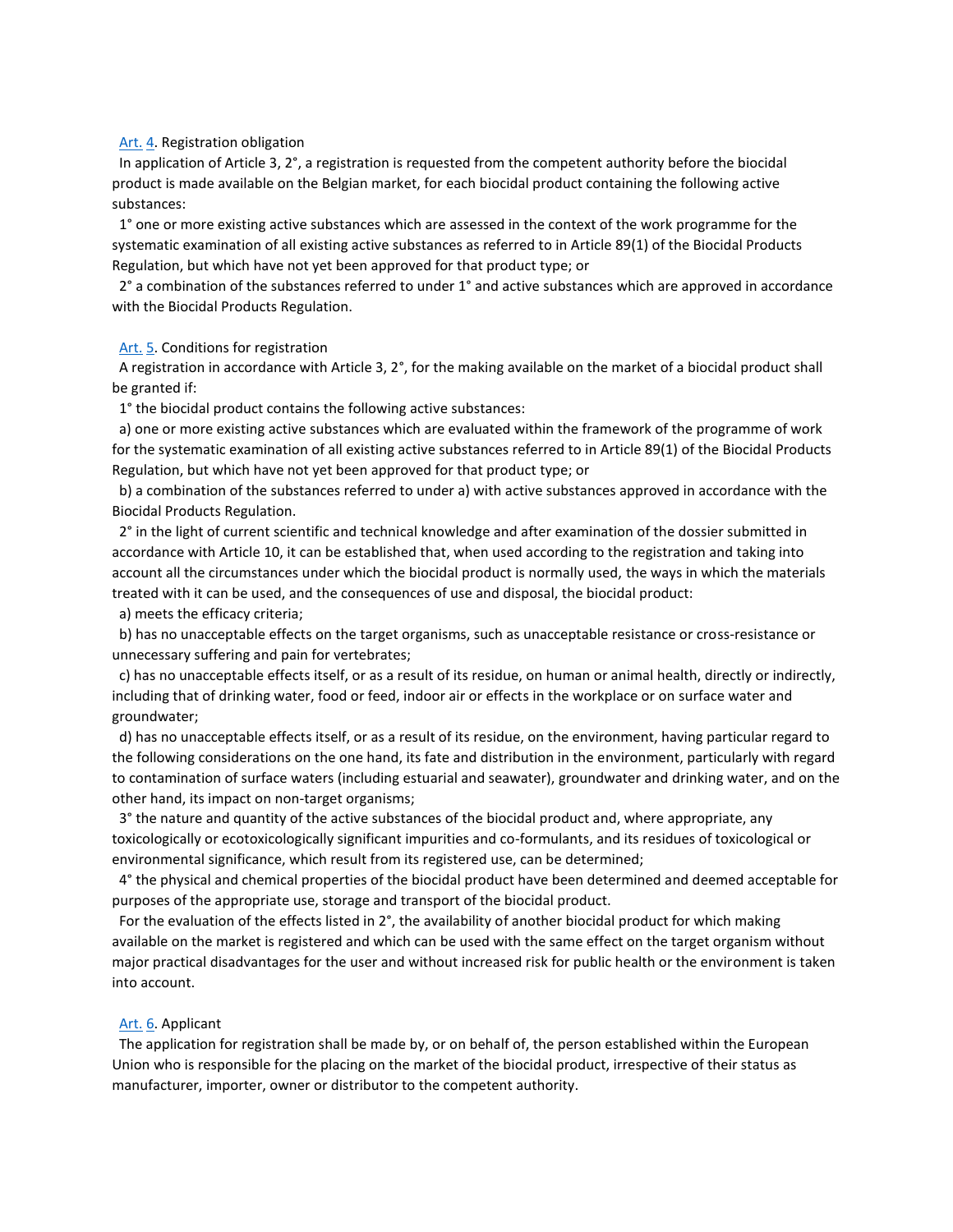#### [Art.](http://www.ejustice.just.fgov.be/cgi_loi/loi_a1.pl?DETAIL=2019040431%2FN&caller=list&row_id=1&numero=6&rech=7&cn=2019040431&table_name=WET&nm=2019011845&la=N&chercher=t&dt=KONINKLIJK+BESLUIT&language=nl&choix1=EN&choix2=EN&fromtab=wet_all&nl=n&sql=dt+contains++%27KONINKLIJK%27%2526+%27BESLUIT%27+and+dd+%3D+date%272019-04-04%27and+actif+%3D+%27Y%27&ddda=2019&tri=dd+AS+RANK+&trier=afkondiging&dddj=04&dddm=04&imgcn.x=41&imgcn.y=9#Art.6) [7.](http://www.ejustice.just.fgov.be/cgi_loi/loi_a1.pl?DETAIL=2019040431%2FN&caller=list&row_id=1&numero=6&rech=7&cn=2019040431&table_name=WET&nm=2019011845&la=N&chercher=t&dt=KONINKLIJK+BESLUIT&language=nl&choix1=EN&choix2=EN&fromtab=wet_all&nl=n&sql=dt+contains++%27KONINKLIJK%27%2526+%27BESLUIT%27+and+dd+%3D+date%272019-04-04%27and+actif+%3D+%27Y%27&ddda=2019&tri=dd+AS+RANK+&trier=afkondiging&dddj=04&dddm=04&imgcn.x=41&imgcn.y=9#Art.8)Modalities of the application

§ 1. [\[](http://www.ejustice.just.fgov.be/cgi_loi/loi_a1.pl?DETAIL=2019040431%2FN&caller=list&row_id=1&numero=6&rech=7&cn=2019040431&table_name=WET&nm=2019011845&la=N&chercher=t&dt=KONINKLIJK+BESLUIT&language=nl&choix1=EN&choix2=EN&fromtab=wet_all&nl=n&sql=dt+contains++%27KONINKLIJK%27%2526+%27BESLUIT%27+and+dd+%3D+date%272019-04-04%27and+actif+%3D+%27Y%27&ddda=2019&tri=dd+AS+RANK+&trier=afkondiging&dddj=04&dddm=04&imgcn.x=41&imgcn.y=9#t)<sup>1</sup> An application shall be submitted for each biocidal product by means of an electronic file in Gestautor.[\]](http://www.ejustice.just.fgov.be/cgi_loi/loi_a1.pl?DETAIL=2019040431%2FN&caller=list&row_id=1&numero=6&rech=7&cn=2019040431&table_name=WET&nm=2019011845&la=N&chercher=t&dt=KONINKLIJK+BESLUIT&language=nl&choix1=EN&choix2=EN&fromtab=wet_all&nl=n&sql=dt+contains++%27KONINKLIJK%27%2526+%27BESLUIT%27+and+dd+%3D+date%272019-04-04%27and+actif+%3D+%27Y%27&ddda=2019&tri=dd+AS+RANK+&trier=afkondiging&dddj=04&dddm=04&imgcn.x=41&imgcn.y=9#t)<sup>1</sup> [<sup>1</sup>  $...$ [\]](http://www.ejustice.just.fgov.be/cgi_loi/loi_a1.pl?DETAIL=2019040431%2FN&caller=list&row_id=1&numero=6&rech=7&cn=2019040431&table_name=WET&nm=2019011845&la=N&chercher=t&dt=KONINKLIJK+BESLUIT&language=nl&choix1=EN&choix2=EN&fromtab=wet_all&nl=n&sql=dt+contains++%27KONINKLIJK%27%2526+%27BESLUIT%27+and+dd+%3D+date%272019-04-04%27and+actif+%3D+%27Y%27&ddda=2019&tri=dd+AS+RANK+&trier=afkondiging&dddj=04&dddm=04&imgcn.x=41&imgcn.y=9#t)<sup>1</sup> An initial application for registration must contain the data listed in Annex 1, A. The data stated in Annex 1, B shall be kept available and shall be submitted if a full evaluation is required in accordance with Article 10. The dossier to be submitted varies according to the type of application and shall be completed in the light of current scientific and technical knowledge.

 § 2. The information in the application dossier must be sufficient to establish classification and labelling and to assess the efficacy, if the product claims efficacy against a specific target organism (specified at the level of genus and species name or equivalent) or according to a specific standard. The additional data required, where a full evaluation is required in accordance with Article 10, must be sufficient to allow an evaluation of the effects and properties listed in Article 5.

 Where examinations are required, the application must include a detailed and full description of the examinations conducted and of the methods used or a reference to the literature for these methods.

 If it is not necessary, on account of the nature of the biocidal product or of the proposed uses, to provide information or if it is not scientifically necessary or technically possible to provide information, the applicant must explain the reasons for the absence of information in the application. The reasons will be assessed by the Minister and, if necessary, accepted after the file has been declared administratively admissible in accordance with article 8, § 2, or Article 10, § 4.

(1)<R[D 2021-09-06/01,](http://www.ejustice.just.fgov.be/cgi_loi/change_lg.pl?language=nl&la=N&table_name=wet&cn=2021090601) art. 3, 002; Entry into force: 13-09-2021>

#### [Art.](http://www.ejustice.just.fgov.be/cgi_loi/loi_a1.pl?DETAIL=2019040431%2FN&caller=list&row_id=1&numero=6&rech=7&cn=2019040431&table_name=WET&nm=2019011845&la=N&chercher=t&dt=KONINKLIJK+BESLUIT&language=nl&choix1=EN&choix2=EN&fromtab=wet_all&nl=n&sql=dt+contains++%27KONINKLIJK%27%2526+%27BESLUIT%27+and+dd+%3D+date%272019-04-04%27and+actif+%3D+%27Y%27&ddda=2019&tri=dd+AS+RANK+&trier=afkondiging&dddj=04&dddm=04&imgcn.x=41&imgcn.y=9#Art.7) [8.](http://www.ejustice.just.fgov.be/cgi_loi/loi_a1.pl?DETAIL=2019040431%2FN&caller=list&row_id=1&numero=6&rech=7&cn=2019040431&table_name=WET&nm=2019011845&la=N&chercher=t&dt=KONINKLIJK+BESLUIT&language=nl&choix1=EN&choix2=EN&fromtab=wet_all&nl=n&sql=dt+contains++%27KONINKLIJK%27%2526+%27BESLUIT%27+and+dd+%3D+date%272019-04-04%27and+actif+%3D+%27Y%27&ddda=2019&tri=dd+AS+RANK+&trier=afkondiging&dddj=04&dddm=04&imgcn.x=41&imgcn.y=9#Art.9) Submission and administrative admissibility

 § 1. The initial application for registration shall be submitted no later than one year before the date of approval of the active substance or, in the case of a product containing multiple active substances, before the date of approval of the last active substance of that product type.

 § 2. Upon receipt of the application by the competent authority, the required fee shall be requested. Upon receipt of the fee, the competent authority shall verify the administrative admissibility of the application and shall send a message to the applicant within twenty working days of receipt of the fee.

 If the file is not administratively admissible, the missing data will be requested from the applicant. The applicant has twenty working days from the notification of the demand to provide this information. After the missing information is received, it will be checked for administrative admissibility within 15 working days and a notification will be sent to the applicant. If the applicant does not reply within the period of twenty working days or if the additional information is not satisfactory, the application will be filed away without further action.

## Art. [9.](http://www.ejustice.just.fgov.be/cgi_loi/loi_a1.pl?DETAIL=2019040431%2FN&caller=list&row_id=1&numero=6&rech=7&cn=2019040431&table_name=WET&nm=2019011845&la=N&chercher=t&dt=KONINKLIJK+BESLUIT&language=nl&choix1=EN&choix2=EN&fromtab=wet_all&nl=n&sql=dt+contains++%27KONINKLIJK%27%2526+%27BESLUIT%27+and+dd+%3D+date%272019-04-04%27and+actif+%3D+%27Y%27&ddda=2019&tri=dd+AS+RANK+&trier=afkondiging&dddj=04&dddm=04&imgcn.x=41&imgcn.y=9#Art.10) Limited evaluation

----------

 § 1. If the file is administratively admissible, the classification and labelling of the biocidal product is established. If the product claims an efficacy against a specific target organism (specified at genus and species level or equivalent) or according to a specific standard, the efficacy will also be evaluated on the basis of the data submitted under Article 7 in accordance with Annex 1, A.

 § 2. The Minister shall grant a registration within twenty working days from the date on which the application was declared administratively admissible.

 If data are required to determine classification and labelling or to assess efficacy, they shall be requested from the applicant. The applicant has twenty working days from the notification of the demand to provide the information. After the missing information is received, it will be assessed within 20 working days and a notification will be sent to the applicant. If the applicant does not reply within the period of twenty working days or if the additional information is not satisfactory, the application will be filed away without further action.

### Art. 10 Full evaluation

§ 1. If, during the administrative admissibility procedure in accordance with Article 8, there are indications that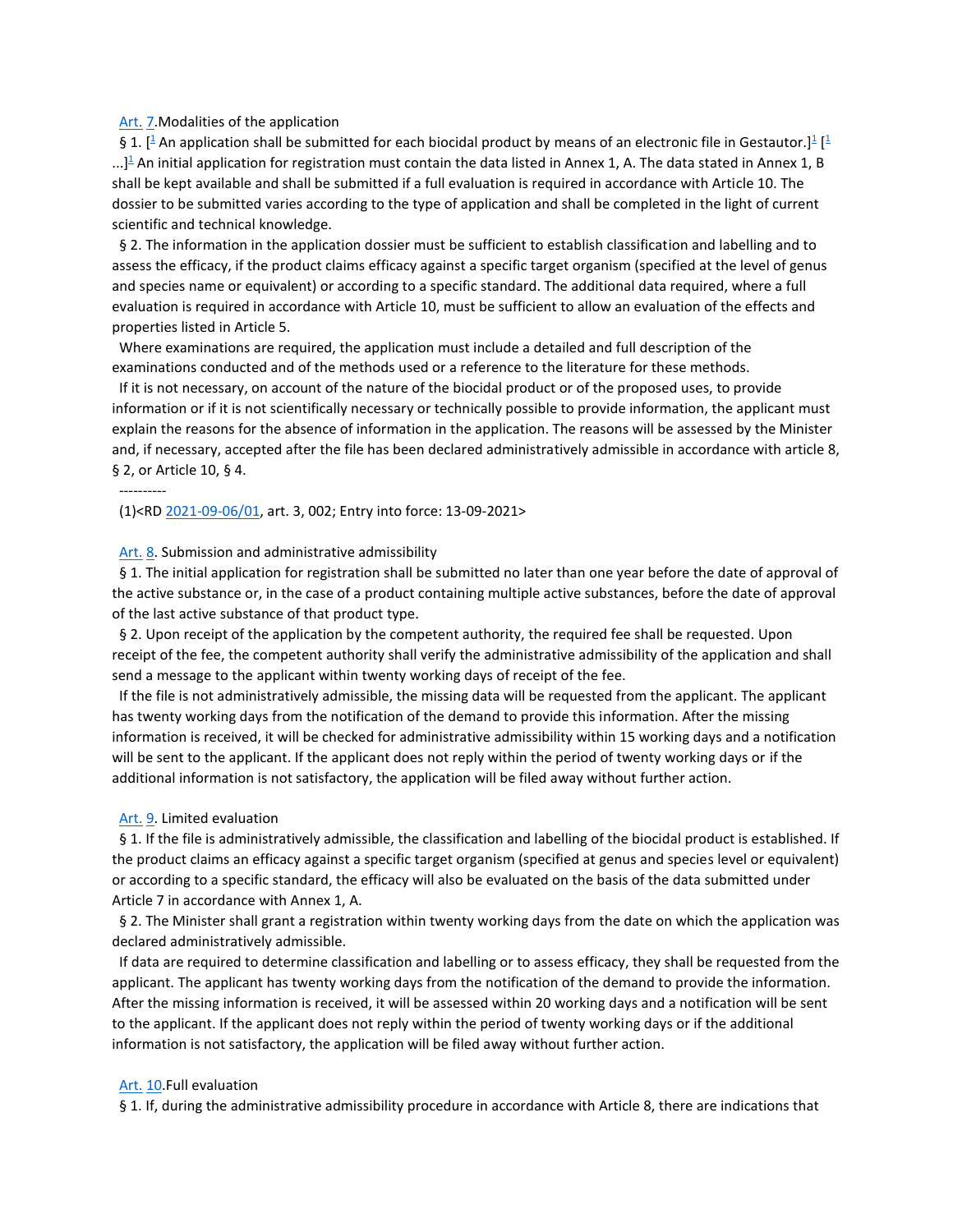the biocidal product in question may not meet the conditions referred to in Article 5, the Minister will inform the applicant, within twenty working days of receipt of the fee  $[$ <sup>[1](http://www.ejustice.just.fgov.be/cgi_loi/loi_a1.pl?DETAIL=2019040431%2FN&caller=list&row_id=1&numero=6&rech=7&cn=2019040431&table_name=WET&nm=2019011845&la=N&chercher=t&dt=KONINKLIJK+BESLUIT&language=nl&choix1=EN&choix2=EN&fromtab=wet_all&nl=n&sql=dt+contains++%27KONINKLIJK%27%2526+%27BESLUIT%27+and+dd+%3D+date%272019-04-04%27and+actif+%3D+%27Y%27&ddda=2019&tri=dd+AS+RANK+&trier=afkondiging&dddj=04&dddm=04&imgcn.x=41&imgcn.y=9#t)</sup> ...]<sup>1</sup> that the application will be transferred to the Advisory Committee on Biocidal Products for a full assessment, with a description of the reason for this decision. Possible indications may be:

1° history of the biocidal product in question, such as a negative opinion;

 2° a substantiated complaint against the biocidal product in question, against a very similar biocidal product or against a group of biocidal products to which the biocidal product concerned belongs;

3° incompatibility between the classification and labelling and the intended use;

 4° scientific literature data, a report from the poison control centre or a notification from another Member State which can indicate a possible danger to humans or the environment from the biocidal product in question or from a substance contained in it;

 5° scientific literature data, a report from the poison control centre or a notification from another Member State which can demonstrate an objectively defined microbial resistance.

 § 2. The applicant may present their defences to the decision taken by the Minister in a notice of objection and may request to be heard by the Advisory Committee on Biocidal Products. This objection shall be forwarded to the competent department by registered letter within thirty working days. This period shall commence on the day the Minister's decision is sent to the applicant.

 The objection shall be examined by the Advisory Committee on Biocidal Products at a time and date specified by its chairperson. If the applicant so requests, they shall be heard by the Advisory Committee or at least duly summoned.

 The Advisory Committee on Biocidal Products shall communicate its opinion on the objection to the Minister and the decision on the objection shall be made by the Minister before the expiry of a period of sixty working days commencing on the day on which the competent authority has received the objection. The retention or modification of the decision originally taken by the Minister shall be notified [ $\frac{1}{2}$  $\frac{1}{2}$  $\frac{1}{2}$  immediately[\]](http://www.ejustice.just.fgov.be/cgi_loi/loi_a1.pl?DETAIL=2019040431%2FN&caller=list&row_id=1&numero=6&rech=7&cn=2019040431&table_name=WET&nm=2019011845&la=N&chercher=t&dt=KONINKLIJK+BESLUIT&language=nl&choix1=EN&choix2=EN&fromtab=wet_all&nl=n&sql=dt+contains++%27KONINKLIJK%27%2526+%27BESLUIT%27+and+dd+%3D+date%272019-04-04%27and+actif+%3D+%27Y%27&ddda=2019&tri=dd+AS+RANK+&trier=afkondiging&dddj=04&dddm=04&imgcn.x=41&imgcn.y=9#t)<sup>1</sup> to the applicant

 § 3. If the Minister accepts the objection, the application for registration shall be dealt with in accordance with the procedure described in Article 8 , § 2, and Article 9.

 § 4. If the Minister maintains their decision that a full evaluation is required or if no objection is made, the additional information set out in Annex 1B must be submitted to the competent authority in accordance with the modalities set out in Article 7 and within thirty working days of the date of [\[](http://www.ejustice.just.fgov.be/cgi_loi/loi_a1.pl?DETAIL=2019040431%2FN&caller=list&row_id=1&numero=6&rech=7&cn=2019040431&table_name=WET&nm=2019011845&la=N&chercher=t&dt=KONINKLIJK+BESLUIT&language=nl&choix1=EN&choix2=EN&fromtab=wet_all&nl=n&sql=dt+contains++%27KONINKLIJK%27%2526+%27BESLUIT%27+and+dd+%3D+date%272019-04-04%27and+actif+%3D+%27Y%27&ddda=2019&tri=dd+AS+RANK+&trier=afkondiging&dddj=04&dddm=04&imgcn.x=41&imgcn.y=9#t) $\frac{1}{2}$  notification of[\]](http://www.ejustice.just.fgov.be/cgi_loi/loi_a1.pl?DETAIL=2019040431%2FN&caller=list&row_id=1&numero=6&rech=7&cn=2019040431&table_name=WET&nm=2019011845&la=N&chercher=t&dt=KONINKLIJK+BESLUIT&language=nl&choix1=EN&choix2=EN&fromtab=wet_all&nl=n&sql=dt+contains++%27KONINKLIJK%27%2526+%27BESLUIT%27+and+dd+%3D+date%272019-04-04%27and+actif+%3D+%27Y%27&ddda=2019&tri=dd+AS+RANK+&trier=afkondiging&dddj=04&dddm=04&imgcn.x=41&imgcn.y=9#t) $\frac{1}{2}$  the Minister's decision or of expiry of the period of thirty working days stipulated for lodging an objection.

 § 5. The competent authority will send the applicant, within fifteen working days of receipt of the information in accordance with Annex 1B, a message indicating whether the supplemented dossier is administratively admissible or not for the purposes of the full evaluation.

 If the file is not administratively admissible, the missing data will be requested from the applicant. The applicant has twenty working days from the notification of the demand to provide this information. After the missing information is received, it will be checked for administrative admissibility by the competent authority within 15 working days and a notification will be sent to the applicant. If the applicant does not reply within the period of twenty working days or if the additional information is not satisfactory, the application will be filed away without further action.

 If the application is administratively admissible, it will be forwarded to the Advisory Committee on Biocidal Products. This Committee will give an opinion on the application for registration within 125 working days from the date the application was declared administratively admissible.

 If the Advisory Committee on Biocidal Products requires additional data, the competent authority shall request these from the applicant. The period of 125 working days for the issuance of an opinion by the Advisory Committee on Biocidal Products shall be suspended from the date on which the competent authority forwards these questions to the applicant until the date on which the competent authority receives the requested data.

 The applicant has 40 working days from the notification of the question to provide this information requested by the Advisory Committee on Biocidal Products. With the agreement of the Advisory Committee on Biocidal Products, the applicant may obtain an extension of this period. If the applicant does not reply within the period of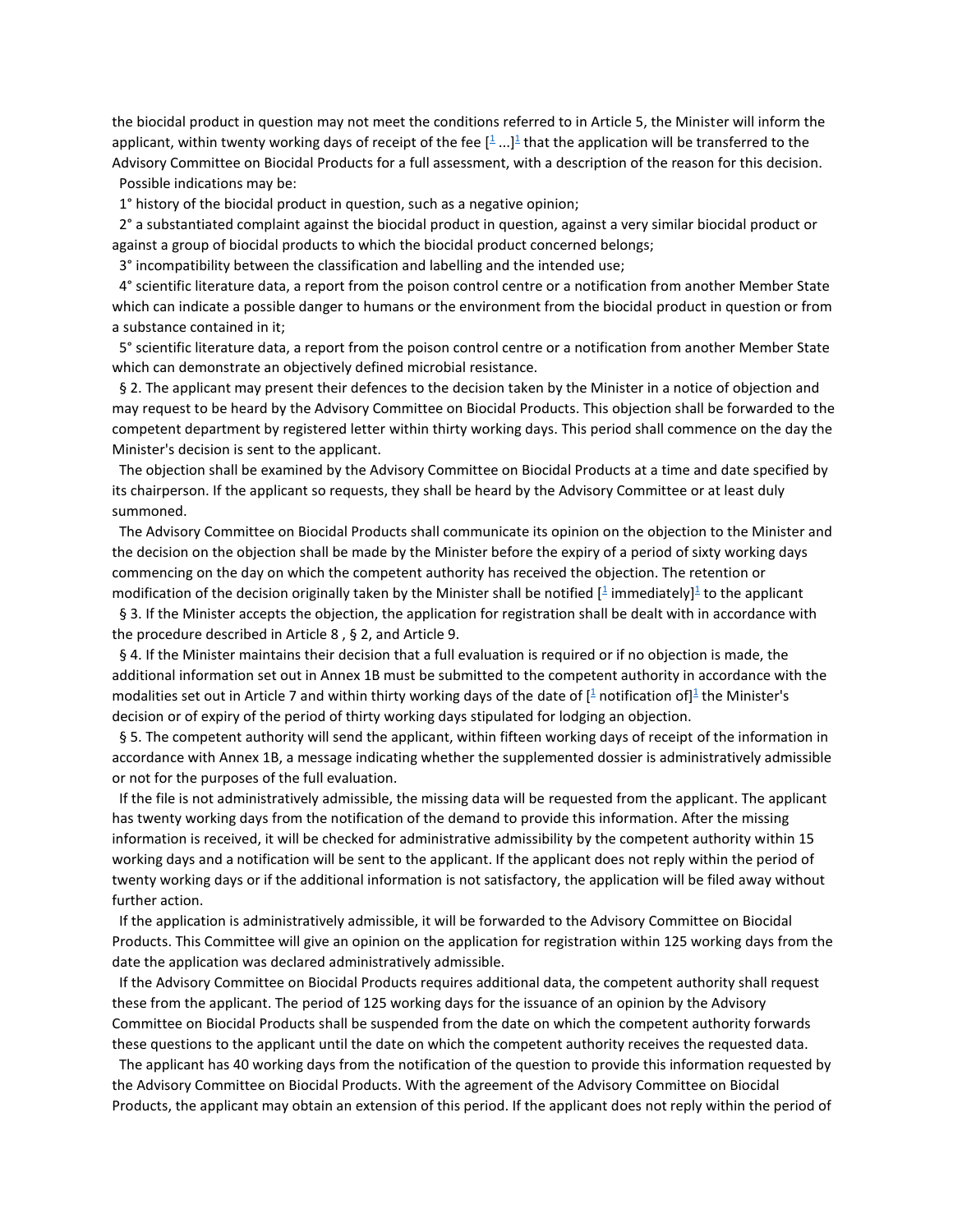2 months or the extended period, the application will be filed away without further action.

 If the Advisory Committee on Biocidal Products does not issue an opinion within the aforementioned periods, the Minister will decide whether the registration will be granted.

(1)<R[D 2021-09-06/01,](http://www.ejustice.just.fgov.be/cgi_loi/change_lg.pl?language=nl&la=N&table_name=wet&cn=2021090601) art. 4, 002; Entry into force: 13-09-2021>

#### Art. [11.](http://www.ejustice.just.fgov.be/cgi_loi/loi_a1.pl?DETAIL=2019040431%2FN&caller=list&row_id=1&numero=6&rech=7&cn=2019040431&table_name=WET&nm=2019011845&la=N&chercher=t&dt=KONINKLIJK+BESLUIT&language=nl&choix1=EN&choix2=EN&fromtab=wet_all&nl=n&sql=dt+contains++%27KONINKLIJK%27%2526+%27BESLUIT%27+and+dd+%3D+date%272019-04-04%27and+actif+%3D+%27Y%27&ddda=2019&tri=dd+AS+RANK+&trier=afkondiging&dddj=04&dddm=04&imgcn.x=41&imgcn.y=9#Art.12) Modalities of registration

----------

 § 1. The registration is personal and can only be transferred after receipt of the application for transfer and with the agreement of the holder and the explicit prior consent of the Minister.

 § 2. Subject to the application of Articles 12 to 15, a registration granted in accordance with the provisions of this Decree shall remain valid until the date on which the active substance is approved for the product type to which the biocidal product belongs and at most until the end of the work programme for the systematic examination of all existing active substances as referred to in Article 89(1) of the Biocidal Products Regulation. In the case of biocidal products containing more than one active substance and/or classified in more than one product type, the registration shall be valid until the date on which all the active substances are approved in the product types relevant to the activity of the active substance in the biocidal product.

 § 3. The registration must explicitly mention the requirements for making available on the market and use. Where there are requirements pursuant to other regulations governing the conditions for granting a registration and for the use of the biocidal product which aim to protect the health of distributors, users, workers and consumers, animal health or the environment, the Minister shall take those requirements into account when granting a registration. The Minister may grant registration if these requirements are met.

 The Minister may make the granting of registration subject to chemical or physico-chemical decomposition or to biological, toxicological or other testing at independent and competent research centres. The Minister may also determine the standards which the biocidal product must meet and the conditions under which the standard sample must be submitted.

 § 4. The registration may be re-examined at any time if there are indications that the conditions imposed in Article 5 for granting the registration, or following information received in accordance with Article 24, are no longer satisfied.

 In such cases, additional information may be requested from the holder of the registration and a full evaluation may be made in accordance with the procedure laid down in Article 10. The Minister may, if necessary, amend, suspend or revoke the registration in accordance with the provisions of Articles 12 to 15.

## [Art.](http://www.ejustice.just.fgov.be/cgi_loi/loi_a1.pl?DETAIL=2019040431%2FN&caller=list&row_id=1&numero=6&rech=7&cn=2019040431&table_name=WET&nm=2019011845&la=N&chercher=t&dt=KONINKLIJK+BESLUIT&language=nl&choix1=EN&choix2=EN&fromtab=wet_all&nl=n&sql=dt+contains++%27KONINKLIJK%27%2526+%27BESLUIT%27+and+dd+%3D+date%272019-04-04%27and+actif+%3D+%27Y%27&ddda=2019&tri=dd+AS+RANK+&trier=afkondiging&dddj=04&dddm=04&imgcn.x=41&imgcn.y=9#Art.11) [12.](http://www.ejustice.just.fgov.be/cgi_loi/loi_a1.pl?DETAIL=2019040431%2FN&caller=list&row_id=1&numero=6&rech=7&cn=2019040431&table_name=WET&nm=2019011845&la=N&chercher=t&dt=KONINKLIJK+BESLUIT&language=nl&choix1=EN&choix2=EN&fromtab=wet_all&nl=n&sql=dt+contains++%27KONINKLIJK%27%2526+%27BESLUIT%27+and+dd+%3D+date%272019-04-04%27and+actif+%3D+%27Y%27&ddda=2019&tri=dd+AS+RANK+&trier=afkondiging&dddj=04&dddm=04&imgcn.x=41&imgcn.y=9#Art.13) Change of registration

 The Minister may, where appropriate after obtaining the opinion of the Advisory Committee on Biocidal Products, change the conditions of the registration if:

 1° the Minister considers it necessary on the basis of developments in scientific and technical knowledge and for the protection of health or the environment; or

2° the holder of the registration so requests, giving the reasons for the change.

 The application for changing a registration shall be submitted no later than 6 months before the date of approval of the active substance or, in the case of a product containing multiple active substances, before the date of approval of the last active substance of that product type. In the event of a change to the conditions of a registration as provided for in the first paragraph, a changed registration is required, whereby the original registration shall expire.

### Art. [13.](http://www.ejustice.just.fgov.be/cgi_loi/loi_a1.pl?DETAIL=2019040431%2FN&caller=list&row_id=1&numero=6&rech=7&cn=2019040431&table_name=WET&nm=2019011845&la=N&chercher=t&dt=KONINKLIJK+BESLUIT&language=nl&choix1=EN&choix2=EN&fromtab=wet_all&nl=n&sql=dt+contains++%27KONINKLIJK%27%2526+%27BESLUIT%27+and+dd+%3D+date%272019-04-04%27and+actif+%3D+%27Y%27&ddda=2019&tri=dd+AS+RANK+&trier=afkondiging&dddj=04&dddm=04&imgcn.x=41&imgcn.y=9#Art.14) Suspension of registration

The registration shall be suspended by the Minister if:

 1° they have serious indications, such as a notification from the poison control centre or a scientific publication, that the biocidal product poses an unacceptable risk to human or animal health or to the environment, until it has been sufficiently demonstrated that these indications are unfounded, or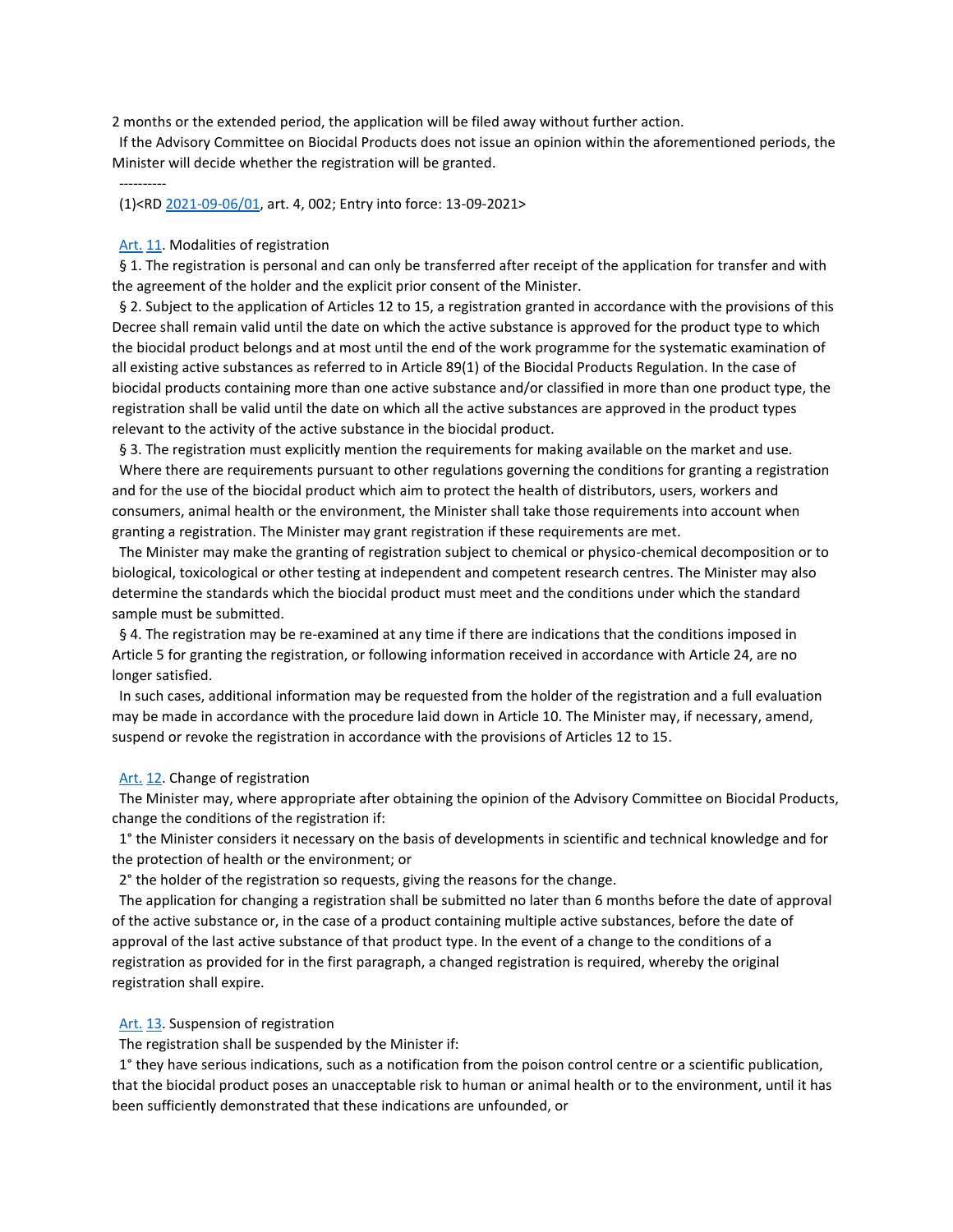2° the holder of the registration fails to comply with one or more conditions of the registration as stated in the act, until evidence is provided that the conditions are complied with; or

 3° the holder of the registration fails to comply with one or more obligations in this Decree as well as those stated in Chapter IV of the Royal Decree of 13 November 2011, until evidence is provided that the obligations are complied with.

The opinion of the Advisory Committee on Biocidal Products may be requested.

Art. [14.](http://www.ejustice.just.fgov.be/cgi_loi/loi_a1.pl?DETAIL=2019040431%2FN&caller=list&row_id=1&numero=6&rech=7&cn=2019040431&table_name=WET&nm=2019011845&la=N&chercher=t&dt=KONINKLIJK+BESLUIT&language=nl&choix1=EN&choix2=EN&fromtab=wet_all&nl=n&sql=dt+contains++%27KONINKLIJK%27%2526+%27BESLUIT%27+and+dd+%3D+date%272019-04-04%27and+actif+%3D+%27Y%27&ddda=2019&tri=dd+AS+RANK+&trier=afkondiging&dddj=04&dddm=04&imgcn.x=41&imgcn.y=9#Art.15) Revocation of registration

The registration shall be revoked by the Minister if:

1° the conditions of Article 5 are no longer met; or

 2° it is discovered that false or misleading details have been provided on the basis of which the registration was granted; or

3° the holder of the registration so requests, giving reasons for the revocation.

 [Art.](http://www.ejustice.just.fgov.be/cgi_loi/loi_a1.pl?DETAIL=2019040431%2FN&caller=list&row_id=1&numero=6&rech=7&cn=2019040431&table_name=WET&nm=2019011845&la=N&chercher=t&dt=KONINKLIJK+BESLUIT&language=nl&choix1=EN&choix2=EN&fromtab=wet_all&nl=n&sql=dt+contains++%27KONINKLIJK%27%2526+%27BESLUIT%27+and+dd+%3D+date%272019-04-04%27and+actif+%3D+%27Y%27&ddda=2019&tri=dd+AS+RANK+&trier=afkondiging&dddj=04&dddm=04&imgcn.x=41&imgcn.y=9#Art.14) [15.](http://www.ejustice.just.fgov.be/cgi_loi/loi_a1.pl?DETAIL=2019040431%2FN&caller=list&row_id=1&numero=6&rech=7&cn=2019040431&table_name=WET&nm=2019011845&la=N&chercher=t&dt=KONINKLIJK+BESLUIT&language=nl&choix1=EN&choix2=EN&fromtab=wet_all&nl=n&sql=dt+contains++%27KONINKLIJK%27%2526+%27BESLUIT%27+and+dd+%3D+date%272019-04-04%27and+actif+%3D+%27Y%27&ddda=2019&tri=dd+AS+RANK+&trier=afkondiging&dddj=04&dddm=04&imgcn.x=41&imgcn.y=9#Art.16) General provisions regarding a change, suspension or revocation of registration

 § 1. If the Minister takes the initiative to amend, suspend or revoke a registration, the competent authority shall notify the holder of the registration immediately by registered letter. This pertains to the cases referred to in Article 12, first paragraph, 1°, Article 13 and Article 14, 1° and 2°.

 § 2. If the holder of a registration takes the initiative to amend or revoke a registration, they must submit an application in accordance with Article 7.

 If the application relates to an administrative change to the previously granted registration, the Minister will issue an opinion within 20 working days of the date on which the application was declared administratively admissible in accordance with Article 8.

 In the event of a scientific change, the procedure laid down in Articles 8, 9 and 10 shall apply and the registration holder must submit the required information.

Changes to a registration shall only be allowed if the conditions laid down in Article 5 are still met.

 § 3. The decisions to change, suspend or revoke shall have immediate effect. Lodging an objection according to the provisions of Article 17 does not have a suspensive effect on a decision to change, suspend or revoke a registration.

 § 4. Any change to or revocation of a registration shall be subject to a period of grace for the disposal, making available on the market and use of existing stocks, except in cases where continued making available on the market or use of the biocidal product would constitute an unacceptable risk to human or animal health or the environment.

 The period of grace consists of an initial period of 180 days for making available on the market existing stocks of the biocidal product in question. This is followed by a second period of 180 days for the disposal, and/or use of existing stocks.

## Art. [16.](http://www.ejustice.just.fgov.be/cgi_loi/loi_a1.pl?DETAIL=2019040431%2FN&caller=list&row_id=1&numero=6&rech=7&cn=2019040431&table_name=WET&nm=2019011845&la=N&chercher=t&dt=KONINKLIJK+BESLUIT&language=nl&choix1=EN&choix2=EN&fromtab=wet_all&nl=n&sql=dt+contains++%27KONINKLIJK%27%2526+%27BESLUIT%27+and+dd+%3D+date%272019-04-04%27and+actif+%3D+%27Y%27&ddda=2019&tri=dd+AS+RANK+&trier=afkondiging&dddj=04&dddm=04&imgcn.x=41&imgcn.y=9#Art.17) Registration for identical biocidal product

 If a biocidal product has already been registered in accordance with Articles 5 to 8, the Minister may, without prejudice to the obligations under Article 29, grant a registration to a second or subsequent applicant if the latter refers to data provided by the first applicant to the extent that the second or subsequent applicant can demonstrate that the biocidal product is identical in all respects to the previously registered biocidal product.

 In such cases, an application shall be submitted in accordance with Article 7, no later than 3 months before the date of approval of the active substance or, in the case of a product containing multiple active substances, before the date of approval of the last active substance of that product type.

 The Minister will issue a decision within 20 working days from the date the application was declared administratively admissible, in accordance with the procedure set out in Article 8.

 The identical biocidal product shall be registered under the same conditions and with the same expiry date as those indicated on the registration of the originally registered biocidal product. There is a permanent link between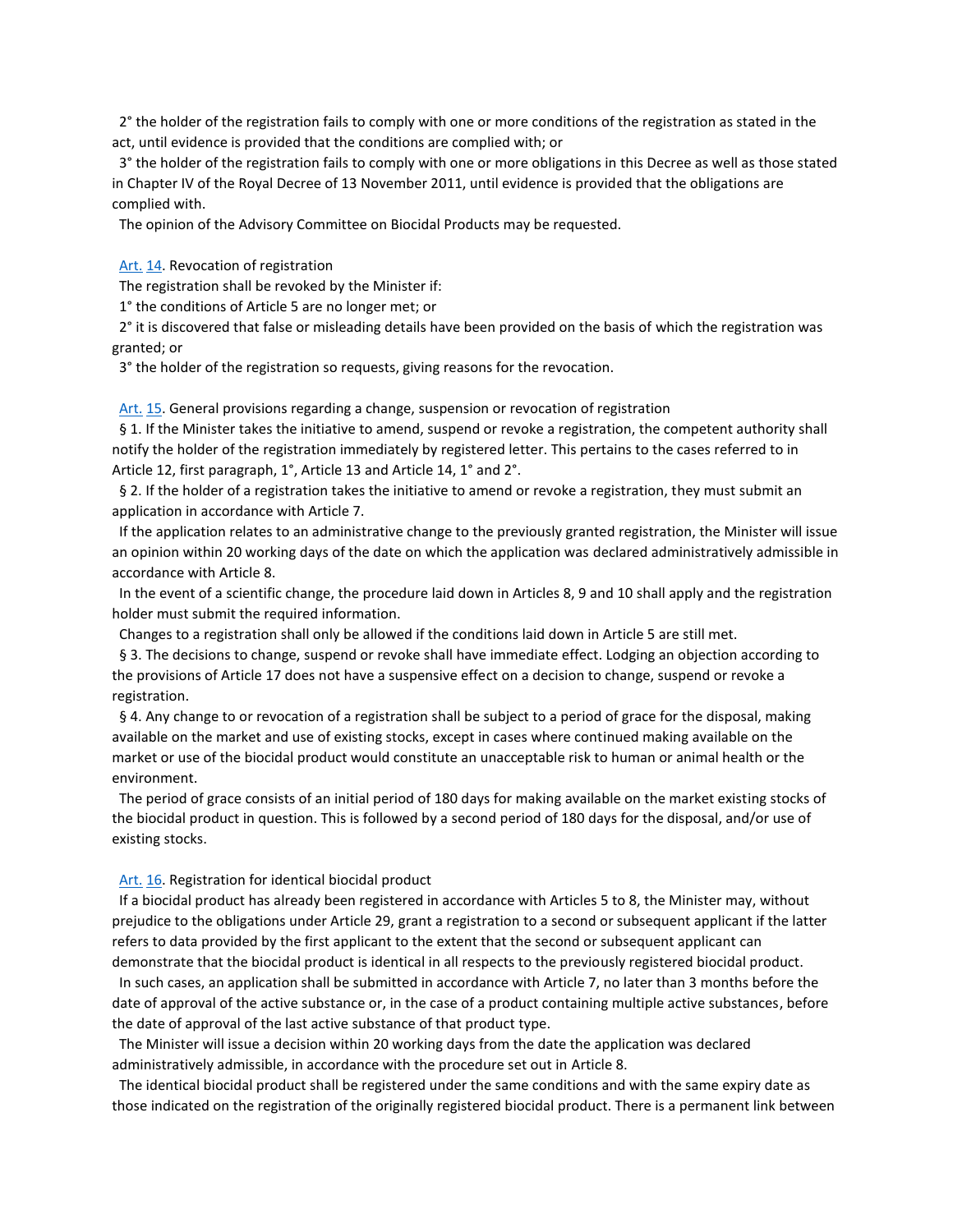the two biocidal products. However, it is not obligatory to adopt all the uses of the originally registered biocidal product.

#### [Art.](http://www.ejustice.just.fgov.be/cgi_loi/loi_a1.pl?DETAIL=2019040431%2FN&caller=list&row_id=1&numero=6&rech=7&cn=2019040431&table_name=WET&nm=2019011845&la=N&chercher=t&dt=KONINKLIJK+BESLUIT&language=nl&choix1=EN&choix2=EN&fromtab=wet_all&nl=n&sql=dt+contains++%27KONINKLIJK%27%2526+%27BESLUIT%27+and+dd+%3D+date%272019-04-04%27and+actif+%3D+%27Y%27&ddda=2019&tri=dd+AS+RANK+&trier=afkondiging&dddj=04&dddm=04&imgcn.x=41&imgcn.y=9#Art.16) [17.](http://www.ejustice.just.fgov.be/cgi_loi/loi_a1.pl?DETAIL=2019040431%2FN&caller=list&row_id=1&numero=6&rech=7&cn=2019040431&table_name=WET&nm=2019011845&la=N&chercher=t&dt=KONINKLIJK+BESLUIT&language=nl&choix1=EN&choix2=EN&fromtab=wet_all&nl=n&sql=dt+contains++%27KONINKLIJK%27%2526+%27BESLUIT%27+and+dd+%3D+date%272019-04-04%27and+actif+%3D+%27Y%27&ddda=2019&tri=dd+AS+RANK+&trier=afkondiging&dddj=04&dddm=04&imgcn.x=41&imgcn.y=9#Art.18)Objection

 The applicant may present their defence against the decision taken by the Minister pursuant to articles 9, 10, 12, 13, 14 and 16 in a notice of objection, with the exception of the decision mentioned in article 10, § 1, for which the procedure of article 10, § 2 must be followed. It is not permitted to introduce new studies in the notice of objection. This objection shall be forwarded to the competent department by registered letter within 30 working days. This period shall commence on the third working day following the day on which the competent authority's decision is sent to the applicant.

 The notice of objection shall be immediately communicated by the competent authority for its opinion to the Superior Health Council, which shall examine it within 60 working days from the date of receipt, on the day and hour set by the chairperson. Within ninety working days thereafter, the Superior Health Council shall notify the Minister of its opinion.

 Before the opinion is issued, the applicant is heard by the Superior Health Council or at least properly summoned. The decision on the objection shall be made by the Minister before the expiry of a period of 160 working days commencing on the day on which the competent authority has received the objection. The retention or modification of the original decision taken by the Minister shall be notified to the applicant by registered letter and  $[$ <sup>[1](http://www.ejustice.just.fgov.be/cgi_loi/loi_a1.pl?DETAIL=2019040431%2FN&caller=list&row_id=1&numero=6&rech=7&cn=2019040431&table_name=WET&nm=2019011845&la=N&chercher=t&dt=KONINKLIJK+BESLUIT&language=nl&choix1=EN&choix2=EN&fromtab=wet_all&nl=n&sql=dt+contains++%27KONINKLIJK%27%2526+%27BESLUIT%27+and+dd+%3D+date%272019-04-04%27and+actif+%3D+%27Y%27&ddda=2019&tri=dd+AS+RANK+&trier=afkondiging&dddj=04&dddm=04&imgcn.x=41&imgcn.y=9#t)</sup> by e-mail]<sup>1</sup> to the Superior Health Council.

(1)<R[D 2021-09-06/01,](http://www.ejustice.just.fgov.be/cgi_loi/change_lg.pl?language=nl&la=N&table_name=wet&cn=2021090601) art. 5, 002; Entry into force: 13-09-2021>

Art. [18.](http://www.ejustice.just.fgov.be/cgi_loi/loi_a1.pl?DETAIL=2019040431%2FN&caller=list&row_id=1&numero=6&rech=7&cn=2019040431&table_name=WET&nm=2019011845&la=N&chercher=t&dt=KONINKLIJK+BESLUIT&language=nl&choix1=EN&choix2=EN&fromtab=wet_all&nl=n&sql=dt+contains++%27KONINKLIJK%27%2526+%27BESLUIT%27+and+dd+%3D+date%272019-04-04%27and+actif+%3D+%27Y%27&ddda=2019&tri=dd+AS+RANK+&trier=afkondiging&dddj=04&dddm=04&imgcn.x=41&imgcn.y=9#LNK0005) Fee and annual contribution

 Any person applying for registration pursuant to Article 8 must pay the fees in accordance with Chapter IV of the Royal Decree of 13 November 2011.

 Any person who has obtained a registration for a biocidal product in accordance with Article 8 must pay, for each registration, an annual contribution in accordance with the provisions of the Royal Decree of 13 November 2011.

#### [CHAPTER 3.](http://www.ejustice.just.fgov.be/cgi_loi/loi_a1.pl?DETAIL=2019040431%2FN&caller=list&row_id=1&numero=6&rech=7&cn=2019040431&table_name=WET&nm=2019011845&la=N&chercher=t&dt=KONINKLIJK+BESLUIT&language=nl&choix1=EN&choix2=EN&fromtab=wet_all&nl=n&sql=dt+contains++%27KONINKLIJK%27%2526+%27BESLUIT%27+and+dd+%3D+date%272019-04-04%27and+actif+%3D+%27Y%27&ddda=2019&tri=dd+AS+RANK+&trier=afkondiging&dddj=04&dddm=04&imgcn.x=41&imgcn.y=9#LNKR0005) - Parallel trade

#### Art. 19 Parallel trade

----------

 § 1. At the request of an applicant, the Minister shall grant a parallel trade permit which allows a biocidal product which is authorised in another Member State, the Member State of origin, to be made available on the market and used if they determine in accordance with Paragraph 3 that the biocidal product in question is identical to a biocidal product, the reference product, which has already been registered in accordance with Article 9, § 2, Article 10, § 3 or § 5, third paragraph.

 The applicant who intends to make the biocidal product available on the market shall submit the application for a parallel trade permit  $[$ <sup> $\frac{1}{2}$ </sup> by e-mail[\]](http://www.ejustice.just.fgov.be/cgi_loi/loi_a1.pl?DETAIL=2019040431%2FN&caller=list&row_id=1&numero=6&rech=7&cn=2019040431&table_name=WET&nm=2019011845&la=N&chercher=t&dt=KONINKLIJK+BESLUIT&language=nl&choix1=EN&choix2=EN&fromtab=wet_all&nl=n&sql=dt+contains++%27KONINKLIJK%27%2526+%27BESLUIT%27+and+dd+%3D+date%272019-04-04%27and+actif+%3D+%27Y%27&ddda=2019&tri=dd+AS+RANK+&trier=afkondiging&dddj=04&dddm=04&imgcn.x=41&imgcn.y=9#t)<sup> $\frac{1}{2}$ </sup> to the competent authority.

 The application shall be accompanied by the parallel trade form as set out in Annex 2 and all the information necessary to demonstrate that the biocidal product is identical to the reference product as defined in paragraph 3. If the Minister considers it necessary, a sample of the biocidal product to be introduced may also be requested.

 Any person applying for a parallel trade permit must pay the fee in accordance with Chapter IV of the Royal Decree of 13 November 2011.

 Any person who has obtained a parallel trade permit must pay, per permit, an annual contribution in accordance with Chapter IV of the Royal Decree of 13 November 2011. The fee is requested by the competent authority upon receipt of the application for a parallel trade permit.

 § 2. If the Minister determines that a biocidal product is identical to the reference product, they shall issue a parallel trade permit within 60 days of receipt of the fee. The Minister may request additional information from the competent authority of the Member State of origin to determine whether the biocidal product is identical to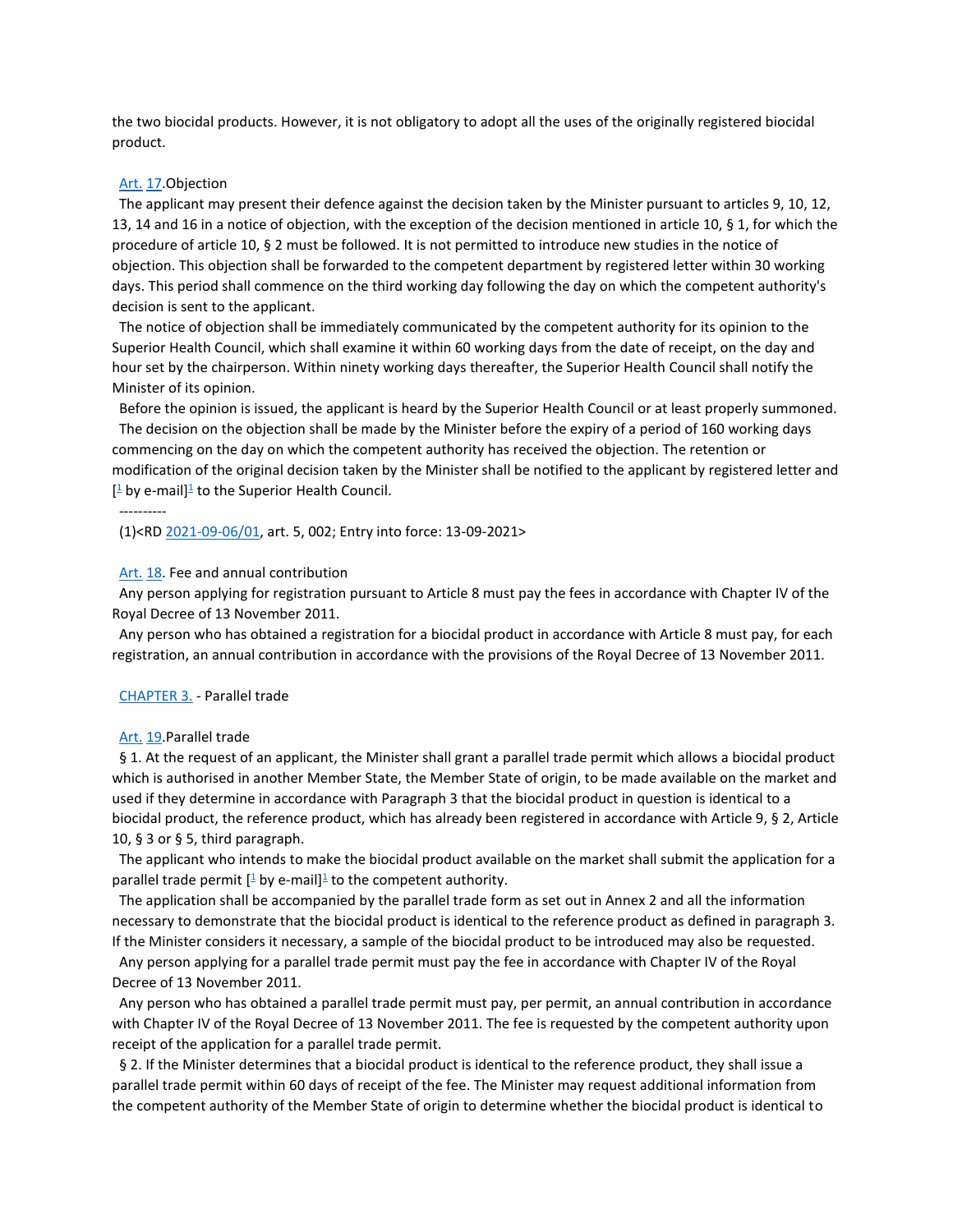the reference product. In such cases, the period of 60 days shall be suspended from the date of communication of the request until the date the requested information is received.

 § 3. A biocidal product shall be considered to be identical to the reference product only if all of the following conditions are fulfilled:

 1° both have been manufactured according to the same production process by the same company, an affiliated company or a company operating under licence;

2° the specifications and the content of the active substances as well as the type of formulation are identical;

3° the non-active substances present are the same;

 4° the size, material or form of packaging as regards the possible adverse effects on the safety of the product with regard to human or animal health or the environment are the same or equivalent.

 § 4. The parallel trade permit shall prescribe the same conditions for making available on the market and use as the registration of the reference product.

 § 5. The parallel trade permit shall be valid for the quantity to be imported and for the envisaged period of import as indicated in the parallel trade permit form as set out in Annex 2. A new licence must be applied for each new import of a batch of the biocidal product.

 If the holder of the registration for the reference product applies for a revocation of the registration but the conditions of Article 5 are still fulfilled, this will not affect the parallel trade permit already granted.

 § 6. Without prejudice to the specific provisions of this Article, all provisions applicable to a registration issued in accordance with Article 9 or 10 also apply to a parallel trade permit.

 § 7. The Minister may withdraw a parallel trade permit if the authorisation of the biocidal product is withdrawn by the Member State of origin on account of safety or efficacy reasons. The licence holder shall notify this to the competent authority.

§ 8. If the Minister considers that the parallel trade permit cannot be granted, they shall [<sup>[1](http://www.ejustice.just.fgov.be/cgi_loi/loi_a1.pl?DETAIL=2019040431%2FN&caller=list&row_id=1&numero=6&rech=7&cn=2019040431&table_name=WET&nm=2019011845&la=N&chercher=t&dt=KONINKLIJK+BESLUIT&language=nl&choix1=EN&choix2=EN&fromtab=wet_all&nl=n&sql=dt+contains++%27KONINKLIJK%27%2526+%27BESLUIT%27+and+dd+%3D+date%272019-04-04%27and+actif+%3D+%27Y%27&ddda=2019&tri=dd+AS+RANK+&trier=afkondiging&dddj=04&dddm=04&imgcn.x=41&imgcn.y=9#t)</sup> immediately[\]](http://www.ejustice.just.fgov.be/cgi_loi/loi_a1.pl?DETAIL=2019040431%2FN&caller=list&row_id=1&numero=6&rech=7&cn=2019040431&table_name=WET&nm=2019011845&la=N&chercher=t&dt=KONINKLIJK+BESLUIT&language=nl&choix1=EN&choix2=EN&fromtab=wet_all&nl=n&sql=dt+contains++%27KONINKLIJK%27%2526+%27BESLUIT%27+and+dd+%3D+date%272019-04-04%27and+actif+%3D+%27Y%27&ddda=2019&tri=dd+AS+RANK+&trier=afkondiging&dddj=04&dddm=04&imgcn.x=41&imgcn.y=9#t)<sup>1</sup> notify the applicant of their decision. The applicant may present their defence against this decision, in a notice of objections. In such cases, the procedure and time periods set out in Article 17 apply.

----------

(1)<R[D 2021-09-06/01,](http://www.ejustice.just.fgov.be/cgi_loi/change_lg.pl?language=nl&la=N&table_name=wet&cn=2021090601) art. 6, 002; Entry into force: 13-09-2021>

 [CHAPTER 4.](http://www.ejustice.just.fgov.be/cgi_loi/loi_a1.pl?DETAIL=2019040431%2FN&caller=list&row_id=1&numero=6&rech=7&cn=2019040431&table_name=WET&nm=2019011845&la=N&chercher=t&dt=KONINKLIJK+BESLUIT&language=nl&choix1=EN&choix2=EN&fromtab=wet_all&nl=n&sql=dt+contains++%27KONINKLIJK%27%2526+%27BESLUIT%27+and+dd+%3D+date%272019-04-04%27and+actif+%3D+%27Y%27&ddda=2019&tri=dd+AS+RANK+&trier=afkondiging&dddj=04&dddm=04&imgcn.x=41&imgcn.y=9#LNKR0006) - Various provisions regarding the making available on the market of biocidal products in accordance with Article 3, 2°

#### [Art.](http://www.ejustice.just.fgov.be/cgi_loi/loi_a1.pl?DETAIL=2019040431%2FN&caller=list&row_id=1&numero=6&rech=7&cn=2019040431&table_name=WET&nm=2019011845&la=N&chercher=t&dt=KONINKLIJK+BESLUIT&language=nl&choix1=EN&choix2=EN&fromtab=wet_all&nl=n&sql=dt+contains++%27KONINKLIJK%27%2526+%27BESLUIT%27+and+dd+%3D+date%272019-04-04%27and+actif+%3D+%27Y%27&ddda=2019&tri=dd+AS+RANK+&trier=afkondiging&dddj=04&dddm=04&imgcn.x=41&imgcn.y=9#Art.19) [20.](http://www.ejustice.just.fgov.be/cgi_loi/loi_a1.pl?DETAIL=2019040431%2FN&caller=list&row_id=1&numero=6&rech=7&cn=2019040431&table_name=WET&nm=2019011845&la=N&chercher=t&dt=KONINKLIJK+BESLUIT&language=nl&choix1=EN&choix2=EN&fromtab=wet_all&nl=n&sql=dt+contains++%27KONINKLIJK%27%2526+%27BESLUIT%27+and+dd+%3D+date%272019-04-04%27and+actif+%3D+%27Y%27&ddda=2019&tri=dd+AS+RANK+&trier=afkondiging&dddj=04&dddm=04&imgcn.x=41&imgcn.y=9#LNK0007) Scope

 The articles included in this Chapter apply to the making available of biocidal products on the market in accordance with Article 3, 2°, and in particular to biocidal products containing the following active substances:

 1° one or more existing active substances which are assessed in the context of the work programme for the systematic examination of all existing active substances as referred to in Article 89(1) of the Biocidal Products Regulation, but which have not yet been approved for that product type; or

 2° a combination of the substances referred to under 1° and active substances which are approved in accordance with the Biocidal Products Regulation.

Section 1. - Derogation provisions

### Art. [21.](http://www.ejustice.just.fgov.be/cgi_loi/loi_a1.pl?DETAIL=2019040431%2FN&caller=list&row_id=1&numero=6&rech=7&cn=2019040431&table_name=WET&nm=2019011845&la=N&chercher=t&dt=KONINKLIJK+BESLUIT&language=nl&choix1=EN&choix2=EN&fromtab=wet_all&nl=n&sql=dt+contains++%27KONINKLIJK%27%2526+%27BESLUIT%27+and+dd+%3D+date%272019-04-04%27and+actif+%3D+%27Y%27&ddda=2019&tri=dd+AS+RANK+&trier=afkondiging&dddj=04&dddm=04&imgcn.x=41&imgcn.y=9#LNK0008) Temporary registration

 By way of derogation from Article 5, the Minister may temporarily permit, for a period not exceeding 180 calendar days, the making available on the market or use of biocidal products which do not comply with the provisions of this Decree, under the supervision of the competent authority, for a limited and controlled use, if this measure appears necessary owing to an unforeseen danger to public health, animal health or the environment which cannot be controlled by other means. This measure may be extended for a period of up to 365 calendar days.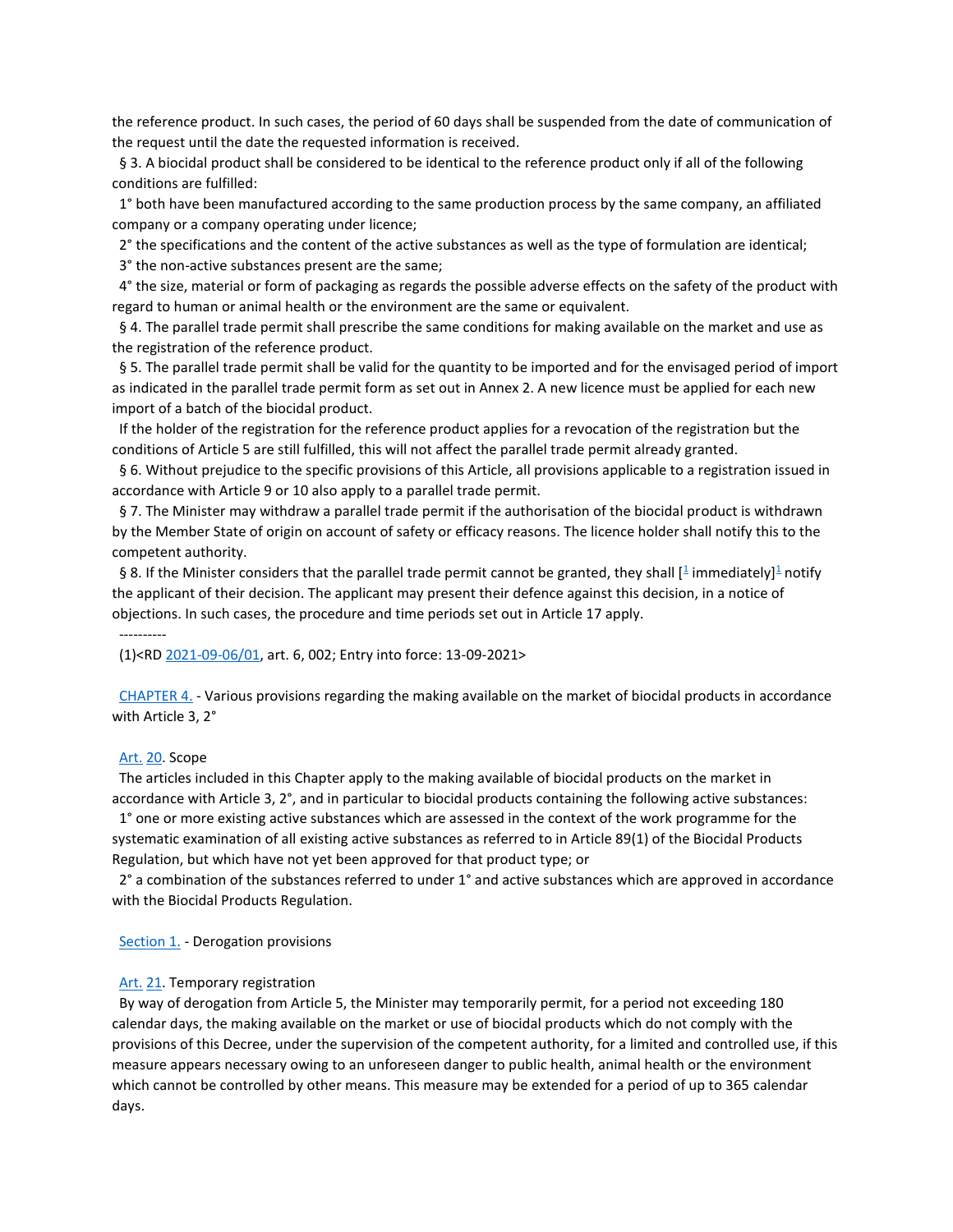This derogation and its extension can only be granted upon submission of a reasoned request or ex-officio by the Minister. The Minister shall determine the conditions under which the measure taken may be granted and renewed.

Section 2. - Provision of information

#### [Art.](http://www.ejustice.just.fgov.be/cgi_loi/loi_a1.pl?DETAIL=2019040431%2FN&caller=list&row_id=1&numero=6&rech=7&cn=2019040431&table_name=WET&nm=2019011845&la=N&chercher=t&dt=KONINKLIJK+BESLUIT&language=nl&choix1=EN&choix2=EN&fromtab=wet_all&nl=n&sql=dt+contains++%27KONINKLIJK%27%2526+%27BESLUIT%27+and+dd+%3D+date%272019-04-04%27and+actif+%3D+%27Y%27&ddda=2019&tri=dd+AS+RANK+&trier=afkondiging&dddj=04&dddm=04&imgcn.x=41&imgcn.y=9#Art.21) [22.](http://www.ejustice.just.fgov.be/cgi_loi/loi_a1.pl?DETAIL=2019040431%2FN&caller=list&row_id=1&numero=6&rech=7&cn=2019040431&table_name=WET&nm=2019011845&la=N&chercher=t&dt=KONINKLIJK+BESLUIT&language=nl&choix1=EN&choix2=EN&fromtab=wet_all&nl=n&sql=dt+contains++%27KONINKLIJK%27%2526+%27BESLUIT%27+and+dd+%3D+date%272019-04-04%27and+actif+%3D+%27Y%27&ddda=2019&tri=dd+AS+RANK+&trier=afkondiging&dddj=04&dddm=04&imgcn.x=41&imgcn.y=9#Art.23) Access to identical data

 The Minister shall exclusively use the information referred to in Article 7, submitted in the context of an application for registration of a biocidal product, for the benefit of a second or subsequent applicant if the second or subsequent applicant has written agreement in the form of a letter of access from the first applicant that such information may be used.

#### [Art.](http://www.ejustice.just.fgov.be/cgi_loi/loi_a1.pl?DETAIL=2019040431%2FN&caller=list&row_id=1&numero=6&rech=7&cn=2019040431&table_name=WET&nm=2019011845&la=N&chercher=t&dt=KONINKLIJK+BESLUIT&language=nl&choix1=EN&choix2=EN&fromtab=wet_all&nl=n&sql=dt+contains++%27KONINKLIJK%27%2526+%27BESLUIT%27+and+dd+%3D+date%272019-04-04%27and+actif+%3D+%27Y%27&ddda=2019&tri=dd+AS+RANK+&trier=afkondiging&dddj=04&dddm=04&imgcn.x=41&imgcn.y=9#Art.22) [23.](http://www.ejustice.just.fgov.be/cgi_loi/loi_a1.pl?DETAIL=2019040431%2FN&caller=list&row_id=1&numero=6&rech=7&cn=2019040431&table_name=WET&nm=2019011845&la=N&chercher=t&dt=KONINKLIJK+BESLUIT&language=nl&choix1=EN&choix2=EN&fromtab=wet_all&nl=n&sql=dt+contains++%27KONINKLIJK%27%2526+%27BESLUIT%27+and+dd+%3D+date%272019-04-04%27and+actif+%3D+%27Y%27&ddda=2019&tri=dd+AS+RANK+&trier=afkondiging&dddj=04&dddm=04&imgcn.x=41&imgcn.y=9#Art.24) Letter of access

The letter of access must contain at least the following information:

1° name and contact details of the owner of the data and the beneficiary;

2° name of the active substance or the biocidal product for which access to the data has been granted;

3° start date of the period of validity of the letter of access;

4° a list of the supplied information which may be used pursuant to the letter of access.

 Revocation of a letter of access shall not affect the validity of any registration granted on the basis of that letter of access.

#### [Art.](http://www.ejustice.just.fgov.be/cgi_loi/loi_a1.pl?DETAIL=2019040431%2FN&caller=list&row_id=1&numero=6&rech=7&cn=2019040431&table_name=WET&nm=2019011845&la=N&chercher=t&dt=KONINKLIJK+BESLUIT&language=nl&choix1=EN&choix2=EN&fromtab=wet_all&nl=n&sql=dt+contains++%27KONINKLIJK%27%2526+%27BESLUIT%27+and+dd+%3D+date%272019-04-04%27and+actif+%3D+%27Y%27&ddda=2019&tri=dd+AS+RANK+&trier=afkondiging&dddj=04&dddm=04&imgcn.x=41&imgcn.y=9#Art.23) [24.](http://www.ejustice.just.fgov.be/cgi_loi/loi_a1.pl?DETAIL=2019040431%2FN&caller=list&row_id=1&numero=6&rech=7&cn=2019040431&table_name=WET&nm=2019011845&la=N&chercher=t&dt=KONINKLIJK+BESLUIT&language=nl&choix1=EN&choix2=EN&fromtab=wet_all&nl=n&sql=dt+contains++%27KONINKLIJK%27%2526+%27BESLUIT%27+and+dd+%3D+date%272019-04-04%27and+actif+%3D+%27Y%27&ddda=2019&tri=dd+AS+RANK+&trier=afkondiging&dddj=04&dddm=04&imgcn.x=41&imgcn.y=9#Art.25)Notification of new information

 § 1. The holder of a registration granted in accordance with this Decree shall immediately notify the competent authority of any information regarding the biocidal product in question or the active substances contained therein which may affect the subsequent registration and of which they are aware or can reasonably be expected to be aware. In particular, the following information must be communicated:

 1° new knowledge or information concerning the effects of the active substance or the biocidal product on humans or the environment;

2° changes in the origin or composition of the active substance;

3° changes in the composition of a biocidal product;

4° any data indicating that the active substance may give rise to the development of resistance;

5° new data or information indicating that the biocidal product does not have sufficient efficacy;

6° changes of an administrative nature or other aspects, such as any other information stated in the registration.

This information shall be communicated via  $[1]$  $[1]$  $[1]$  an application in accordance with Article 7 $]$ <sup>1</sup>. If electronic notification is not possible, this information must be communicated by registered letter.

 § 2. The Minister shall examine whether the registration, the authorisation or the acceptance of notification must be changed, suspended or revoked.

----------

(1)<R[D 2021-09-06/01,](http://www.ejustice.just.fgov.be/cgi_loi/change_lg.pl?language=nl&la=N&table_name=wet&cn=2021090601) art. 7, 002; Entry into force: 13-09-2021>

### [Art.](http://www.ejustice.just.fgov.be/cgi_loi/loi_a1.pl?DETAIL=2019040431%2FN&caller=list&row_id=1&numero=6&rech=7&cn=2019040431&table_name=WET&nm=2019011845&la=N&chercher=t&dt=KONINKLIJK+BESLUIT&language=nl&choix1=EN&choix2=EN&fromtab=wet_all&nl=n&sql=dt+contains++%27KONINKLIJK%27%2526+%27BESLUIT%27+and+dd+%3D+date%272019-04-04%27and+actif+%3D+%27Y%27&ddda=2019&tri=dd+AS+RANK+&trier=afkondiging&dddj=04&dddm=04&imgcn.x=41&imgcn.y=9#Art.24) [25.](http://www.ejustice.just.fgov.be/cgi_loi/loi_a1.pl?DETAIL=2019040431%2FN&caller=list&row_id=1&numero=6&rech=7&cn=2019040431&table_name=WET&nm=2019011845&la=N&chercher=t&dt=KONINKLIJK+BESLUIT&language=nl&choix1=EN&choix2=EN&fromtab=wet_all&nl=n&sql=dt+contains++%27KONINKLIJK%27%2526+%27BESLUIT%27+and+dd+%3D+date%272019-04-04%27and+actif+%3D+%27Y%27&ddda=2019&tri=dd+AS+RANK+&trier=afkondiging&dddj=04&dddm=04&imgcn.x=41&imgcn.y=9#Art.26) Use of confidential information

 § 1. The Minister shall refuse access to information if disclosure would compromise the protection of commercial interests or the privacy or security of the parties concerned. Disclosure of the following information is generally deemed to compromise the protection of the commercial interests or the privacy or safety of the parties concerned:

1° details of the complete composition of a biocidal product;

2° the exact quantity of the active substance or biocidal product manufactured or made available on the market;

 3° links between the manufacturer of an active substance and the person responsible for the placing on the market of a biocidal product or between the person responsible for the placing on the market of a biocidal product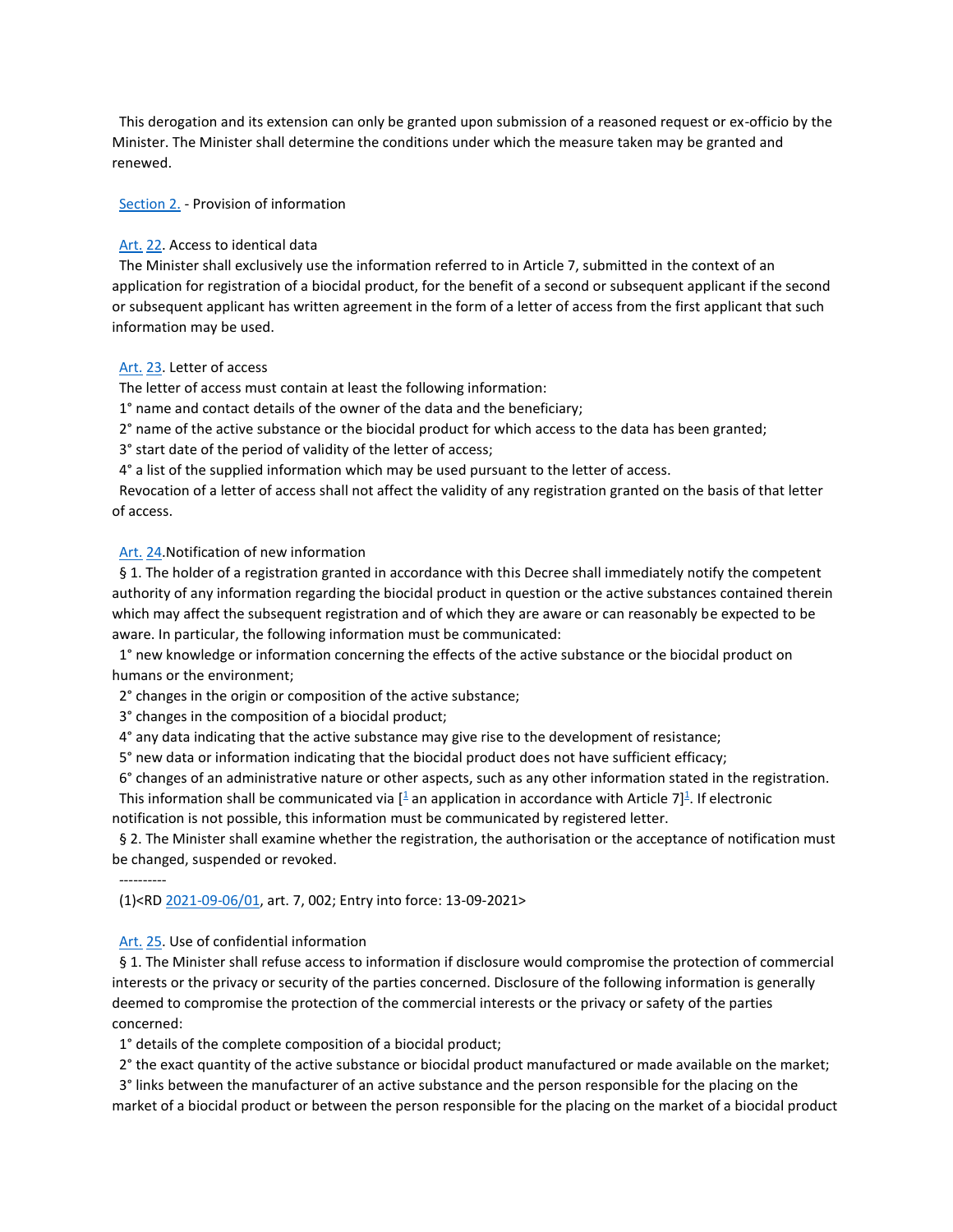and the distributors of the biocidal product;

4° names and addresses of persons involved in testing on vertebrate animals.

 However, where immediate action is essential in order to protect human or animal health, safety or the environment, or for other reasons of overriding public interest, the Minister shall publish the information referred to in this paragraph.

 § 2. Without prejudice to Paragraph 1, once the registration has been granted, access to the following information shall not be denied under any circumstances:

1° the name and address of the holder of the registration;

2° the name and address of the manufacturer of the biocidal product;

3° the name and address of the manufacturer of the active substance;

4° the name and content of the active substance in the biocidal product and the name of the biocidal product;

 5° the name and content of other substances regarded as hazardous and involved in the classification of the biocidal product;

6° the physical and chemical data concerning the biocidal product;

7° the ways in which the active substance or biocidal product can be rendered harmless;

8° a summary of the results of the tests required pursuant to Article 7;

 9° the recommended methods and precautions to mitigate hazards during handling, transport and use, as well as in the event of fire or other hazards;

10° the safety data sheets;

11° the methods of analysis as referred to in Article 5, first paragraph, 3°;

12° the methods for disposing of the biocidal product and its packaging;

13° the procedures to be followed and measures to be taken in the event of spillage or leakage;

14° the first aid and medical advice to be given in the event of bodily harm.

 § 3. Without prejudice to paragraph 2 and subject to the legislation on access to environmental information, an applicant may notify the Minister of any information which they consider to be commercially sensitive and the disclosure of which might harm them industrially or commercially. Complete justification must be given in each case. On the basis of evidence to be supplied by the applicant, the Minister shall decide which information is to be regarded as confidential. Information accepted as confidential by the Minister shall also be treated as confidential by the Superior Health Council and the Advisory Committee on Biocidal Products.

## Art. [26.](http://www.ejustice.just.fgov.be/cgi_loi/loi_a1.pl?DETAIL=2019040431%2FN&caller=list&row_id=1&numero=6&rech=7&cn=2019040431&table_name=WET&nm=2019011845&la=N&chercher=t&dt=KONINKLIJK+BESLUIT&language=nl&choix1=EN&choix2=EN&fromtab=wet_all&nl=n&sql=dt+contains++%27KONINKLIJK%27%2526+%27BESLUIT%27+and+dd+%3D+date%272019-04-04%27and+actif+%3D+%27Y%27&ddda=2019&tri=dd+AS+RANK+&trier=afkondiging&dddj=04&dddm=04&imgcn.x=41&imgcn.y=9#LNK0009) Research and development

 By way of derogation from Article 3, 2°, experiments or tests for scientific research and development or research and development concerning products and processes with a biocidal product that has not been registered in accordance with the present Decree (hereinafter referred to as experiments or tests) may only take place under the conditions specified in this Article.

 Persons carrying out experiments or tests must keep records detailing the identity of the biocidal product or active substance, labelling data, quantities supplied and the names and addresses of the parties receiving the biocidal product or active substance. They must keep this register up to date and shall compile a dossier containing all available information on the possible effects on human or animal health or on the environment. They shall make this information available to the Minister on request.

 Any person intending to carry out experiments or tests which may involve or result in the release of the biocidal product into the environment shall first notify the competent authority by mail using the form in Annex 3. The person in question shall make any other information available to the Minister on request.

 In the absence of any notification from the Minister within 45 days of the information referred to in the third paragraph, the experiment or test for which the information has been notified may be carried out.

 The persons carrying out experiments or tests in accordance with the third paragraph must pay the fees in accordance with Chapter IV of the Royal Decree of 13 November 2011.

 If the experiments or tests are likely to have harmful effects, whether immediate or delayed, on human health, particularly on vulnerable groups, or animal health, or unacceptable adverse effects on the environment, humans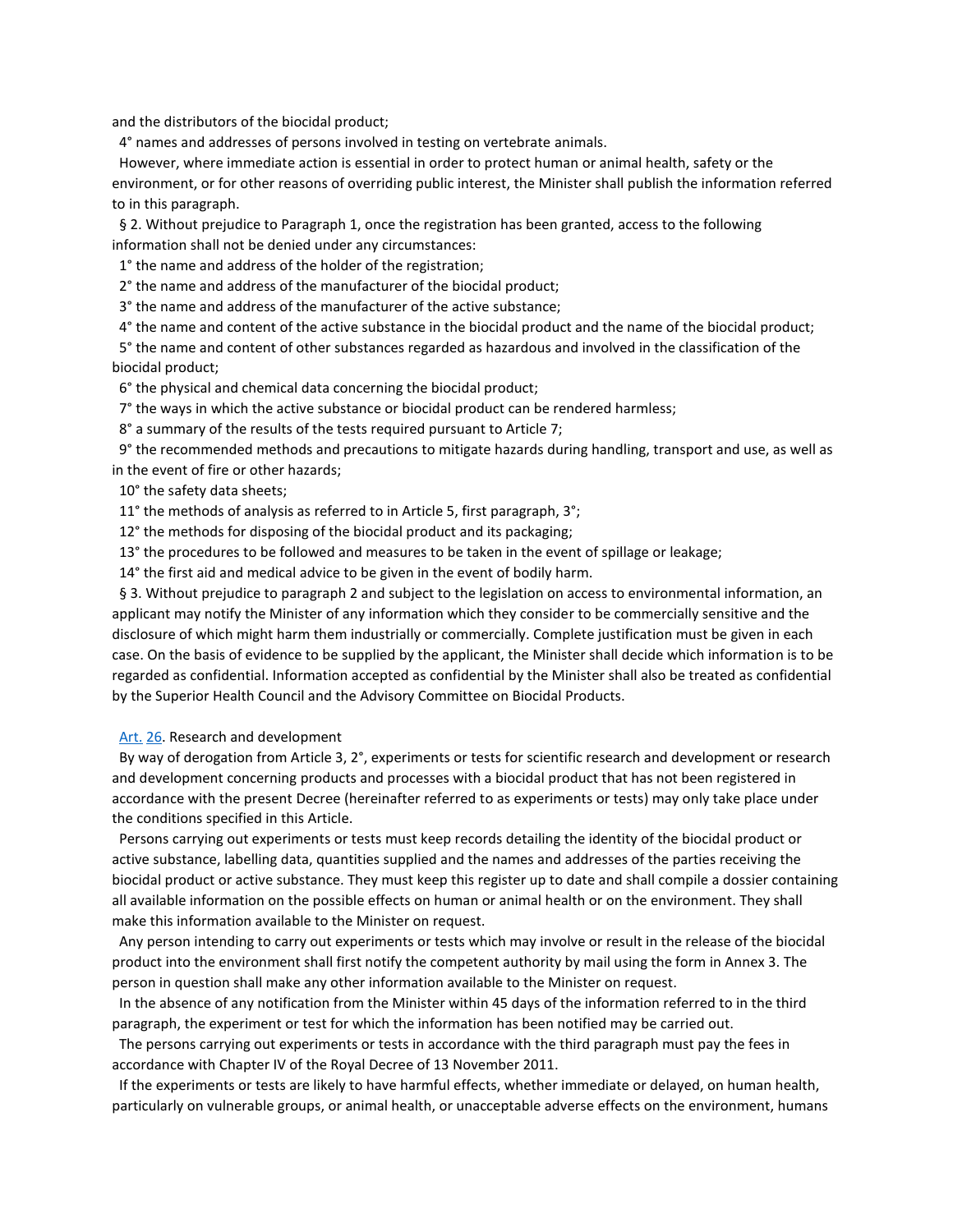or animals, the Minister may prohibit those experiments or tests or make their authorisation subject to such conditions as they consider necessary to prevent these effects.

 [CHAPTER 5.](http://www.ejustice.just.fgov.be/cgi_loi/loi_a1.pl?DETAIL=2019040431%2FN&caller=list&row_id=1&numero=6&rech=7&cn=2019040431&table_name=WET&nm=2019011845&la=N&chercher=t&dt=KONINKLIJK+BESLUIT&language=nl&choix1=EN&choix2=EN&fromtab=wet_all&nl=n&sql=dt+contains++%27KONINKLIJK%27%2526+%27BESLUIT%27+and+dd+%3D+date%272019-04-04%27and+actif+%3D+%27Y%27&ddda=2019&tri=dd+AS+RANK+&trier=afkondiging&dddj=04&dddm=04&imgcn.x=41&imgcn.y=9#LNKR0009) - Various provisions regarding the making available on the market of biocidal products in accordance with Article 3

#### [Art.](http://www.ejustice.just.fgov.be/cgi_loi/loi_a1.pl?DETAIL=2019040431%2FN&caller=list&row_id=1&numero=6&rech=7&cn=2019040431&table_name=WET&nm=2019011845&la=N&chercher=t&dt=KONINKLIJK+BESLUIT&language=nl&choix1=EN&choix2=EN&fromtab=wet_all&nl=n&sql=dt+contains++%27KONINKLIJK%27%2526+%27BESLUIT%27+and+dd+%3D+date%272019-04-04%27and+actif+%3D+%27Y%27&ddda=2019&tri=dd+AS+RANK+&trier=afkondiging&dddj=04&dddm=04&imgcn.x=41&imgcn.y=9#Art.26) [27.](http://www.ejustice.just.fgov.be/cgi_loi/loi_a1.pl?DETAIL=2019040431%2FN&caller=list&row_id=1&numero=6&rech=7&cn=2019040431&table_name=WET&nm=2019011845&la=N&chercher=t&dt=KONINKLIJK+BESLUIT&language=nl&choix1=EN&choix2=EN&fromtab=wet_all&nl=n&sql=dt+contains++%27KONINKLIJK%27%2526+%27BESLUIT%27+and+dd+%3D+date%272019-04-04%27and+actif+%3D+%27Y%27&ddda=2019&tri=dd+AS+RANK+&trier=afkondiging&dddj=04&dddm=04&imgcn.x=41&imgcn.y=9#Art.28) Scope

The articles included in this Chapter apply to all biocidal products made available on the Belgian market.

### Art. [28.](http://www.ejustice.just.fgov.be/cgi_loi/loi_a1.pl?DETAIL=2019040431%2FN&caller=list&row_id=1&numero=6&rech=7&cn=2019040431&table_name=WET&nm=2019011845&la=N&chercher=t&dt=KONINKLIJK+BESLUIT&language=nl&choix1=EN&choix2=EN&fromtab=wet_all&nl=n&sql=dt+contains++%27KONINKLIJK%27%2526+%27BESLUIT%27+and+dd+%3D+date%272019-04-04%27and+actif+%3D+%27Y%27&ddda=2019&tri=dd+AS+RANK+&trier=afkondiging&dddj=04&dddm=04&imgcn.x=41&imgcn.y=9#Art.29) Classification, packaging and labelling

 § 1. Holders of registrations or authorisations granted in accordance with the Biocidal Products Regulation shall ensure that biocidal products are classified, packaged and labelled in accordance with the registration, the authorisation or the approved Summary of Product Characteristics and, where applicable, the CLP Regulation.

 § 2. Biocidal products that could be mistaken for food, including beverages, or feed must be packaged in such a way as to minimise the likelihood of such an error occurring. If the products are available to the general public, they must contain components to discourage their consumption and, in particular, biocidal products must not be attractive to children.

§ 3. Biocidal products must only be supplied to the user in the intact original packaging. They must not be divided up under any circumstances.

 It is prohibited to modify the original packaging or the label. It is prohibited to re-use the packaging of biocidal products, except in the case of containers which are specifically intended to be re-used, loaded or filled by the holder of the registration or the authorisation granted in accordance with the Biocidal Products Regulation.

 § 4. Packaging of biocidal products placed on the market as aerosols must comply with the provisions of the Royal Decree of 31 July 2009 on aerosols.

 § 5. Holders of registrations or authorisations issued in accordance with the Biocidal Products Regulation must ensure that a label is not misleading with regard to the risks of the biocidal product for human or animal health or the environment, or its efficacy, and in any case does not bear the indications "low-risk biocidal product", "nontoxic", "harmless", "natural", "bio", "environmentally friendly", "animal friendly" or similar indications. In addition, the label must clearly and indelibly indicate the following information:

1° the identity of each active substance and its concentration in metric units;

 2° any nanomaterials contained in the biocidal product, and any specific related risks it may entail and, after each reference to nanomaterials, the word "nano" in brackets;

 3° the registration or authorisation number allocated to the biocidal product by the competent authority or the authorisation number allocated by the European Commission;

 4° the name and address of the holder of the registration or of the authorisation granted in accordance with the Biocidal Products Regulation. The name, address and logo of the distributor may be added but must always remain subordinate to the details of the holder of the registration or authorisation granted in accordance with the Biocidal Products Regulation;

5° formulation type;

 6° the use for which the biocidal product has been registered or authorised in accordance with the Biocidal Products Regulation;

 7° for each use stated in the registration or authorisation granted in accordance with the Biocidal Products Regulation, the instructions for use, frequency of application and dosage, in metric units and in a manner which is unambiguous and understandable for the user;

8° the telephone number of the National Centre for the Prevention and Treatment of Intoxications;

9° the details of any direct or indirect adverse effects and first aid instructions;

 10° the phrase "Read attached instructions before use", if an enclosed leaflet is included, and, where applicable, warnings for vulnerable groups;

11° directions for safe disposal of the biocidal product and its packaging as well as, where applicable, a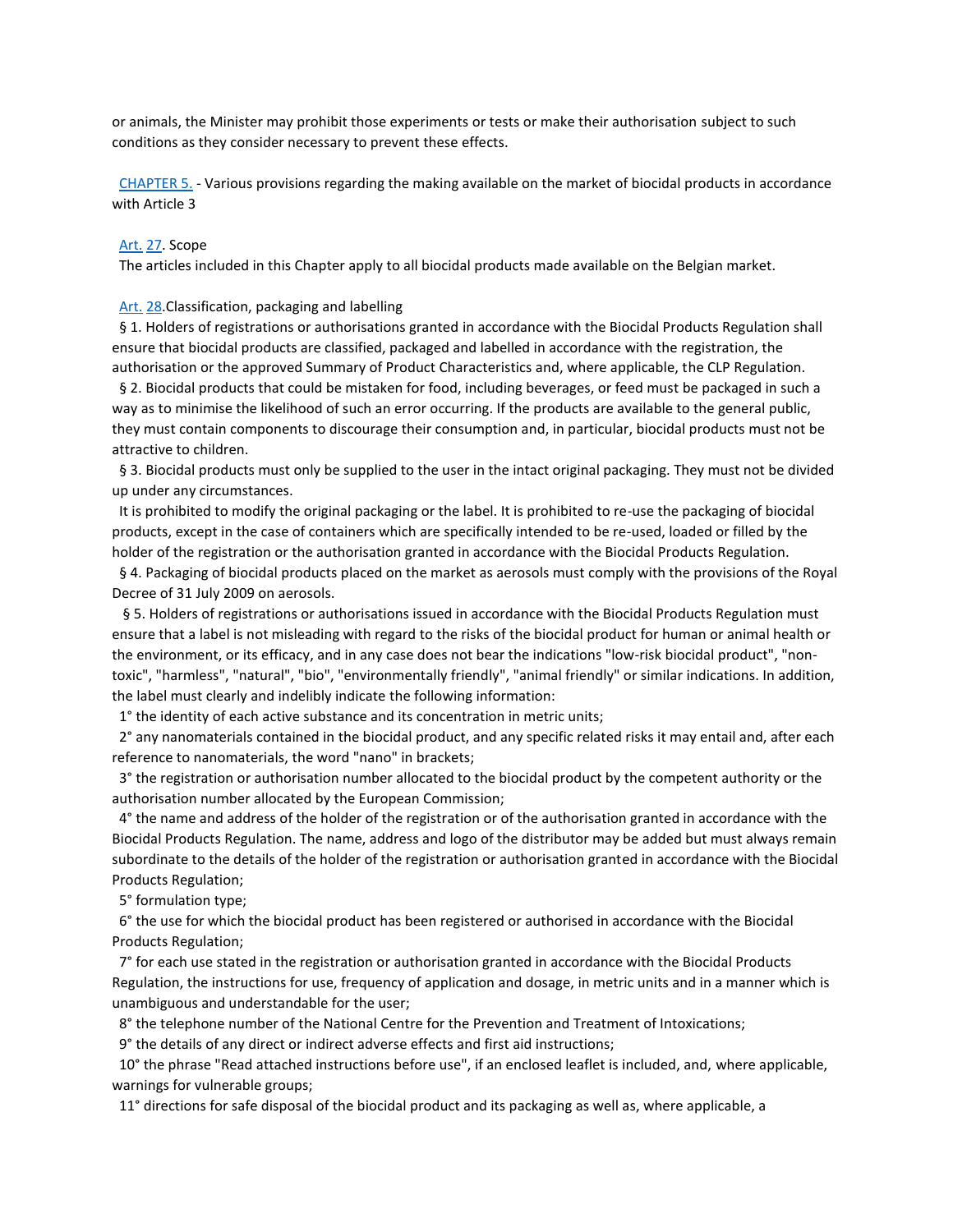prohibition on reuse of the packaging;

 12° the batch number or batch designation of the formulation and the expiry date under normal conditions of storage;

 13° where applicable, the period of time needed for the biocidal effect, the interval to be observed between applications of the biocidal product or between application and the next use of the biocidal product treated, or the next access by humans or animals to the area where the biocidal product has been used, including particulars concerning decontamination means and measures and the duration of necessary ventilation of the areas concerned; details on the proper cleaning of the equipment; details on precautions during use and transport;

14° where applicable, the categories of users to which the biocidal product is restricted;

 15° where applicable, information on specific hazards for the environment, in particular in relation to protection of non-target organisms and avoidance of water pollution;

 16° for biocidal products containing micro-organisms, the labelling requirements in accordance with Book VII - Biological agents of the Codex of 28 April 2017 on well-being at work.

By way of derogation from the first paragraph[,](http://www.ejustice.just.fgov.be/cgi_loi/loi_a1.pl?DETAIL=2019040431%2FN&caller=list&row_id=1&numero=6&rech=7&cn=2019040431&table_name=WET&nm=2019011845&la=N&chercher=t&dt=KONINKLIJK+BESLUIT&language=nl&choix1=EN&choix2=EN&fromtab=wet_all&nl=n&sql=dt+contains++%27KONINKLIJK%27%2526+%27BESLUIT%27+and+dd+%3D+date%272019-04-04%27and+actif+%3D+%27Y%27&ddda=2019&tri=dd+AS+RANK+&trier=afkondiging&dddj=04&dddm=04&imgcn.x=41&imgcn.y=9#t)  $[1$  $[1$  the information stated under 5°, 7°, 9°, 11°, 12°, 13° and 15°]<sup>1</sup>, may, if this is necessary because of the size or the function of the biocidal product, be stated on the packaging or on an accompanying leaflet.

 § 6. The Minister or the official responsible for supervision may require samples, models or designs of the packaging, labels and the separate leaflet attached to the packaging to be provided.

(1)<R[D 2021-09-06/01,](http://www.ejustice.just.fgov.be/cgi_loi/change_lg.pl?language=nl&la=N&table_name=wet&cn=2021090601) art. 8, 002; Entry into force: 13-09-2021>

#### [Art.](http://www.ejustice.just.fgov.be/cgi_loi/loi_a1.pl?DETAIL=2019040431%2FN&caller=list&row_id=1&numero=6&rech=7&cn=2019040431&table_name=WET&nm=2019011845&la=N&chercher=t&dt=KONINKLIJK+BESLUIT&language=nl&choix1=EN&choix2=EN&fromtab=wet_all&nl=n&sql=dt+contains++%27KONINKLIJK%27%2526+%27BESLUIT%27+and+dd+%3D+date%272019-04-04%27and+actif+%3D+%27Y%27&ddda=2019&tri=dd+AS+RANK+&trier=afkondiging&dddj=04&dddm=04&imgcn.x=41&imgcn.y=9#Art.28) [29.](http://www.ejustice.just.fgov.be/cgi_loi/loi_a1.pl?DETAIL=2019040431%2FN&caller=list&row_id=1&numero=6&rech=7&cn=2019040431&table_name=WET&nm=2019011845&la=N&chercher=t&dt=KONINKLIJK+BESLUIT&language=nl&choix1=EN&choix2=EN&fromtab=wet_all&nl=n&sql=dt+contains++%27KONINKLIJK%27%2526+%27BESLUIT%27+and+dd+%3D+date%272019-04-04%27and+actif+%3D+%27Y%27&ddda=2019&tri=dd+AS+RANK+&trier=afkondiging&dddj=04&dddm=04&imgcn.x=41&imgcn.y=9#Art.30) Advertising

----------

 Any advertising, in whatever form, of biocidal products which may not be made available on the market or used in accordance with the provisions of the present Decree is prohibited.

 The publications or technical documents intended for vendors or users of biocidal products referred to in the present Decree shall be regarded as advertising.

#### [Art.](http://www.ejustice.just.fgov.be/cgi_loi/loi_a1.pl?DETAIL=2019040431%2FN&caller=list&row_id=1&numero=6&rech=7&cn=2019040431&table_name=WET&nm=2019011845&la=N&chercher=t&dt=KONINKLIJK+BESLUIT&language=nl&choix1=EN&choix2=EN&fromtab=wet_all&nl=n&sql=dt+contains++%27KONINKLIJK%27%2526+%27BESLUIT%27+and+dd+%3D+date%272019-04-04%27and+actif+%3D+%27Y%27&ddda=2019&tri=dd+AS+RANK+&trier=afkondiging&dddj=04&dddm=04&imgcn.x=41&imgcn.y=9#Art.29) [30.](http://www.ejustice.just.fgov.be/cgi_loi/loi_a1.pl?DETAIL=2019040431%2FN&caller=list&row_id=1&numero=6&rech=7&cn=2019040431&table_name=WET&nm=2019011845&la=N&chercher=t&dt=KONINKLIJK+BESLUIT&language=nl&choix1=EN&choix2=EN&fromtab=wet_all&nl=n&sql=dt+contains++%27KONINKLIJK%27%2526+%27BESLUIT%27+and+dd+%3D+date%272019-04-04%27and+actif+%3D+%27Y%27&ddda=2019&tri=dd+AS+RANK+&trier=afkondiging&dddj=04&dddm=04&imgcn.x=41&imgcn.y=9#Art.31) Traceability

 § 1. Manufacturers of biocidal products that have been placed on the market shall maintain, as regards the manufacturing process, appropriate documentation in paper or electronic format relevant for the quality and safety of the biocidal product to be placed on the market, and shall store production batch samples. The documentation must include at least:

 1° safety data sheets and specifications of active substances and other components used for the production of the biocidal product;

2° records of the various different production processes;

3° results of internal quality checks;

4° identification of batches.

 § 2. The commercial documents and transport documents must mention the full commercial description of the product and the registration or authorisation number in accordance with the Biocidal Products Regulation, the batch number, the date of transport and the quantity of the biocidal product. This also applies to the import of biocidal products.

 Importers, manufacturers and vendors of biocidal products must keep the relevant invoices and transport documents for three years following the year in which they were drawn up.

### Art. [31.](http://www.ejustice.just.fgov.be/cgi_loi/loi_a1.pl?DETAIL=2019040431%2FN&caller=list&row_id=1&numero=6&rech=7&cn=2019040431&table_name=WET&nm=2019011845&la=N&chercher=t&dt=KONINKLIJK+BESLUIT&language=nl&choix1=EN&choix2=EN&fromtab=wet_all&nl=n&sql=dt+contains++%27KONINKLIJK%27%2526+%27BESLUIT%27+and+dd+%3D+date%272019-04-04%27and+actif+%3D+%27Y%27&ddda=2019&tri=dd+AS+RANK+&trier=afkondiging&dddj=04&dddm=04&imgcn.x=41&imgcn.y=9#Art.32) Annual declaration and reporting

 Every holder of a registration or an authorisation granted in accordance with the Biocidal Products Regulation must declare to the competent authority, before 31 January of each year, the quantity by weight (kilograms) or volume (litres) of biocidal products they placed on the market in Belgium during the previous year.

 $[$ <sup>[1](http://www.ejustice.just.fgov.be/cgi_loi/loi_a1.pl?DETAIL=2019040431%2FN&caller=list&row_id=1&numero=6&rech=7&cn=2019040431&table_name=WET&nm=2019011845&la=N&chercher=t&dt=KONINKLIJK+BESLUIT&language=nl&choix1=EN&choix2=EN&fromtab=wet_all&nl=n&sql=dt+contains++%27KONINKLIJK%27%2526+%27BESLUIT%27+and+dd+%3D+date%272019-04-04%27and+actif+%3D+%27Y%27&ddda=2019&tri=dd+AS+RANK+&trier=afkondiging&dddj=04&dddm=04&imgcn.x=41&imgcn.y=9#t)</sup> The competent authority will request this declaration annually via Gestautor.]<sup>1</sup>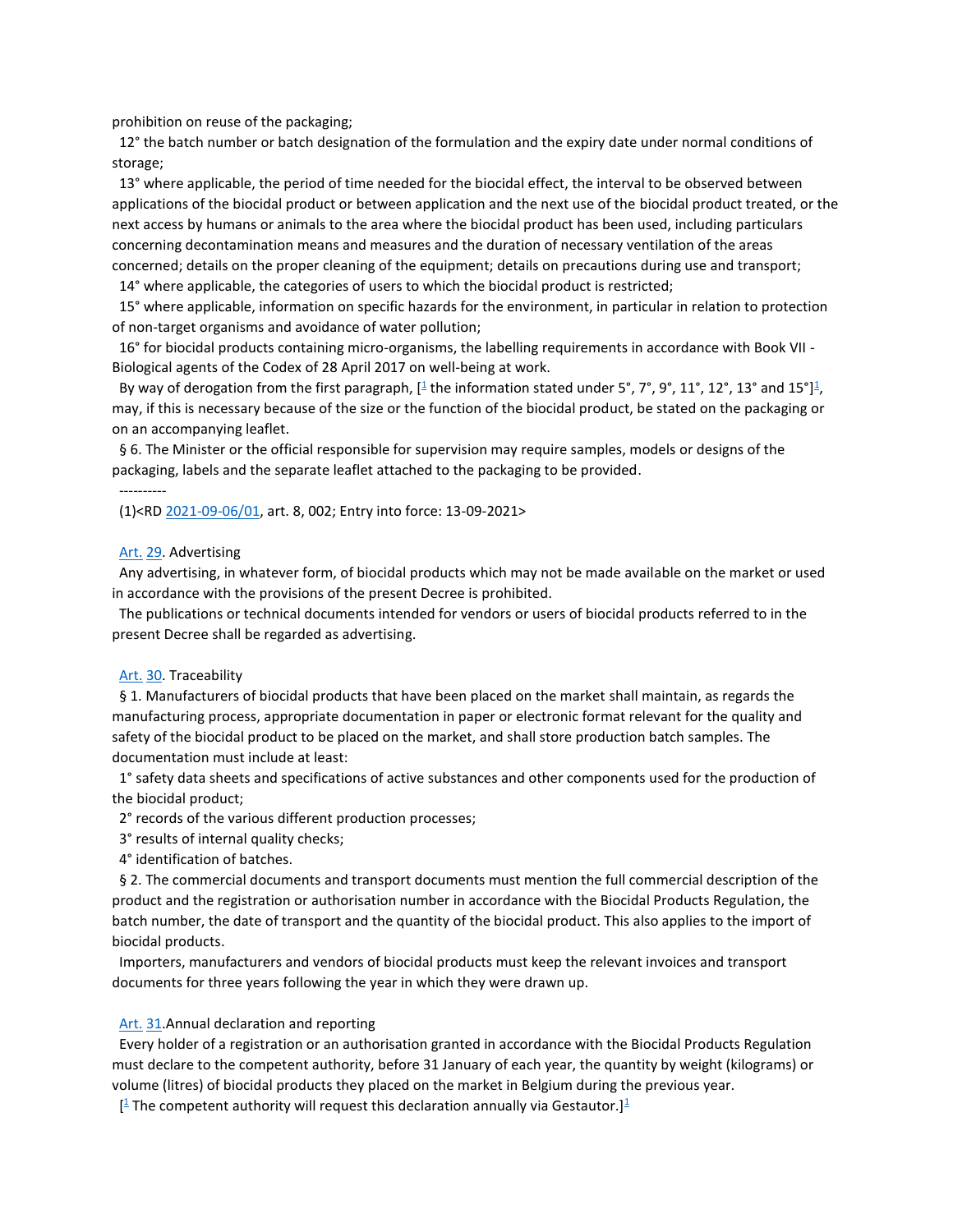On the basis of the above declaration, an annual overview of the total quantity of active substances placed on the market and global data on biocidal products placed on the market per product type will be made available to the general public.

----------

(1)<R[D 2021-09-06/01,](http://www.ejustice.just.fgov.be/cgi_loi/change_lg.pl?language=nl&la=N&table_name=wet&cn=2021090601) art. 9, 002; Entry into force: 13-09-2021>

Art. [32.](http://www.ejustice.just.fgov.be/cgi_loi/loi_a1.pl?DETAIL=2019040431%2FN&caller=list&row_id=1&numero=6&rech=7&cn=2019040431&table_name=WET&nm=2019011845&la=N&chercher=t&dt=KONINKLIJK+BESLUIT&language=nl&choix1=EN&choix2=EN&fromtab=wet_all&nl=n&sql=dt+contains++%27KONINKLIJK%27%2526+%27BESLUIT%27+and+dd+%3D+date%272019-04-04%27and+actif+%3D+%27Y%27&ddda=2019&tri=dd+AS+RANK+&trier=afkondiging&dddj=04&dddm=04&imgcn.x=41&imgcn.y=9#Art.33) Obligation to inform the holder of the registration or the authorisation granted in accordance with the Biocidal Products Regulation

 § 1. At least 48 hours before the placing on the market of a biocidal product, the manufacturer or the person responsible for the placing on the market shall make the notification required by Article 2 of the Royal Decree of 21 April 2016 on notifying the National Centre for the Prevention and Treatment of Intoxications of mixtures classified as hazardous on account of their health effects or physical effects, and amending the Royal Decree of 13 November 2011 setting the fees and contributions payable to the Budget Fund for raw materials and products.

 Proof of sending and a copy of the information transmitted shall be kept on file and presented to the official responsible for supervision upon request.

 The National Centre for the Prevention and Treatment of Intoxications only forwards this information when there are cases of suspected poisoning caused by biocidal products. This information is exclusively used to give instructions on preventive measures and treatment, particularly in emergencies, at medical request. It is prohibited to use this information for any other purpose. Any person with access to the aforementioned information must keep it confidential.

 § 2. The person responsible for the placing on the market of the biocidal product shall compile and make available a safety data sheet, where appropriate. The safety data sheet shall be drawn up in accordance with Article 31 of Regulation (EC) No 1907/2006 of the European Parliament and of the Council of 18 December 2006 concerning the Registration, Evaluation, Authorisation and Restriction of Chemicals (REACH), establishing a European Chemicals Agency, amending Directive 1999/45/EC and repealing Council Regulation (EEC) No 793/93 and Commission Regulation (EC) No 1488/94 as well as Council Directive 76/769/EEC and Commission Directives 91/155/EEC, 93/67/EEC, 93/105/EC and 2000/21/EC. Council Regulation (EEC) No 793/93 and Commission Regulation (EC) No 1488/94 as well as Council Directive 76/769/EEC and Commission Directives 91/155/EEC, 93/67/EEC, 93/105/EC and 2000/21/EC.

### Art. [33.](http://www.ejustice.just.fgov.be/cgi_loi/loi_a1.pl?DETAIL=2019040431%2FN&caller=list&row_id=1&numero=6&rech=7&cn=2019040431&table_name=WET&nm=2019011845&la=N&chercher=t&dt=KONINKLIJK+BESLUIT&language=nl&choix1=EN&choix2=EN&fromtab=wet_all&nl=n&sql=dt+contains++%27KONINKLIJK%27%2526+%27BESLUIT%27+and+dd+%3D+date%272019-04-04%27and+actif+%3D+%27Y%27&ddda=2019&tri=dd+AS+RANK+&trier=afkondiging&dddj=04&dddm=04&imgcn.x=41&imgcn.y=9#LNK0010) Information obligation of the Minister

 The competent authority shall keep a register of all biocidal products that are registered or authorised in accordance with the Biocidal Products Regulation, or for which a parallel trade permit has been granted.

 This register is accessible to the general public. It shall be published on the website of the competent authority and updated [ $1/2$  $1/2$  on a weekly basis at the least[\]](http://www.ejustice.just.fgov.be/cgi_loi/loi_a1.pl?DETAIL=2019040431%2FN&caller=list&row_id=1&numero=6&rech=7&cn=2019040431&table_name=WET&nm=2019011845&la=N&chercher=t&dt=KONINKLIJK+BESLUIT&language=nl&choix1=EN&choix2=EN&fromtab=wet_all&nl=n&sql=dt+contains++%27KONINKLIJK%27%2526+%27BESLUIT%27+and+dd+%3D+date%272019-04-04%27and+actif+%3D+%27Y%27&ddda=2019&tri=dd+AS+RANK+&trier=afkondiging&dddj=04&dddm=04&imgcn.x=41&imgcn.y=9#t) $1/2$  . Only the biocidal products that have a valid registration or authorisation in accordance with the Biocidal Products Regulation or a parallel trade permit are entered in this Register. The registration, the authorisation act or the parallel trade permit can be consulted via this register. [\[](http://www.ejustice.just.fgov.be/cgi_loi/loi_a1.pl?DETAIL=2019040431%2FN&caller=list&row_id=1&numero=6&rech=7&cn=2019040431&table_name=WET&nm=2019011845&la=N&chercher=t&dt=KONINKLIJK+BESLUIT&language=nl&choix1=EN&choix2=EN&fromtab=wet_all&nl=n&sql=dt+contains++%27KONINKLIJK%27%2526+%27BESLUIT%27+and+dd+%3D+date%272019-04-04%27and+actif+%3D+%27Y%27&ddda=2019&tri=dd+AS+RANK+&trier=afkondiging&dddj=04&dddm=04&imgcn.x=41&imgcn.y=9#t) $1$  For the biocidal products which are authorised in accordance with Article 3, 2°, the Summary of Product Characteristics can also be consulted via this register.  $]$ <sup>1</sup>

----------

(1)<R[D 2021-09-06/01,](http://www.ejustice.just.fgov.be/cgi_loi/change_lg.pl?language=nl&la=N&table_name=wet&cn=2021090601) art. 10, 002; Entry into force: 13-09-2021>

 [TITLE 3.](http://www.ejustice.just.fgov.be/cgi_loi/loi_a1.pl?DETAIL=2019040431%2FN&caller=list&row_id=1&numero=6&rech=7&cn=2019040431&table_name=WET&nm=2019011845&la=N&chercher=t&dt=KONINKLIJK+BESLUIT&language=nl&choix1=EN&choix2=EN&fromtab=wet_all&nl=n&sql=dt+contains++%27KONINKLIJK%27%2526+%27BESLUIT%27+and+dd+%3D+date%272019-04-04%27and+actif+%3D+%27Y%27&ddda=2019&tri=dd+AS+RANK+&trier=afkondiging&dddj=04&dddm=04&imgcn.x=41&imgcn.y=9#LNKR0010) - Measures for the protection of human health concerning the use of biocidal products

#### [CHAPTER 1.](http://www.ejustice.just.fgov.be/cgi_loi/loi_a1.pl?DETAIL=2019040431%2FN&caller=list&row_id=1&numero=6&rech=7&cn=2019040431&table_name=WET&nm=2019011845&la=N&chercher=t&dt=KONINKLIJK+BESLUIT&language=nl&choix1=EN&choix2=EN&fromtab=wet_all&nl=n&sql=dt+contains++%27KONINKLIJK%27%2526+%27BESLUIT%27+and+dd+%3D+date%272019-04-04%27and+actif+%3D+%27Y%27&ddda=2019&tri=dd+AS+RANK+&trier=afkondiging&dddj=04&dddm=04&imgcn.x=41&imgcn.y=9#LNKR0011) - General Provisions

#### [Art.](http://www.ejustice.just.fgov.be/cgi_loi/loi_a1.pl?DETAIL=2019040431%2FN&caller=list&row_id=1&numero=6&rech=7&cn=2019040431&table_name=WET&nm=2019011845&la=N&chercher=t&dt=KONINKLIJK+BESLUIT&language=nl&choix1=EN&choix2=EN&fromtab=wet_all&nl=n&sql=dt+contains++%27KONINKLIJK%27%2526+%27BESLUIT%27+and+dd+%3D+date%272019-04-04%27and+actif+%3D+%27Y%27&ddda=2019&tri=dd+AS+RANK+&trier=afkondiging&dddj=04&dddm=04&imgcn.x=41&imgcn.y=9#Art.33) [34.](http://www.ejustice.just.fgov.be/cgi_loi/loi_a1.pl?DETAIL=2019040431%2FN&caller=list&row_id=1&numero=6&rech=7&cn=2019040431&table_name=WET&nm=2019011845&la=N&chercher=t&dt=KONINKLIJK+BESLUIT&language=nl&choix1=EN&choix2=EN&fromtab=wet_all&nl=n&sql=dt+contains++%27KONINKLIJK%27%2526+%27BESLUIT%27+and+dd+%3D+date%272019-04-04%27and+actif+%3D+%27Y%27&ddda=2019&tri=dd+AS+RANK+&trier=afkondiging&dddj=04&dddm=04&imgcn.x=41&imgcn.y=9#Art.35) General provision on use

 Biocidal products shall be used in accordance with the conditions set out in the registration granted in accordance with the present Decree or in the authorisation granted in accordance with the Biocidal Products Regulation. It is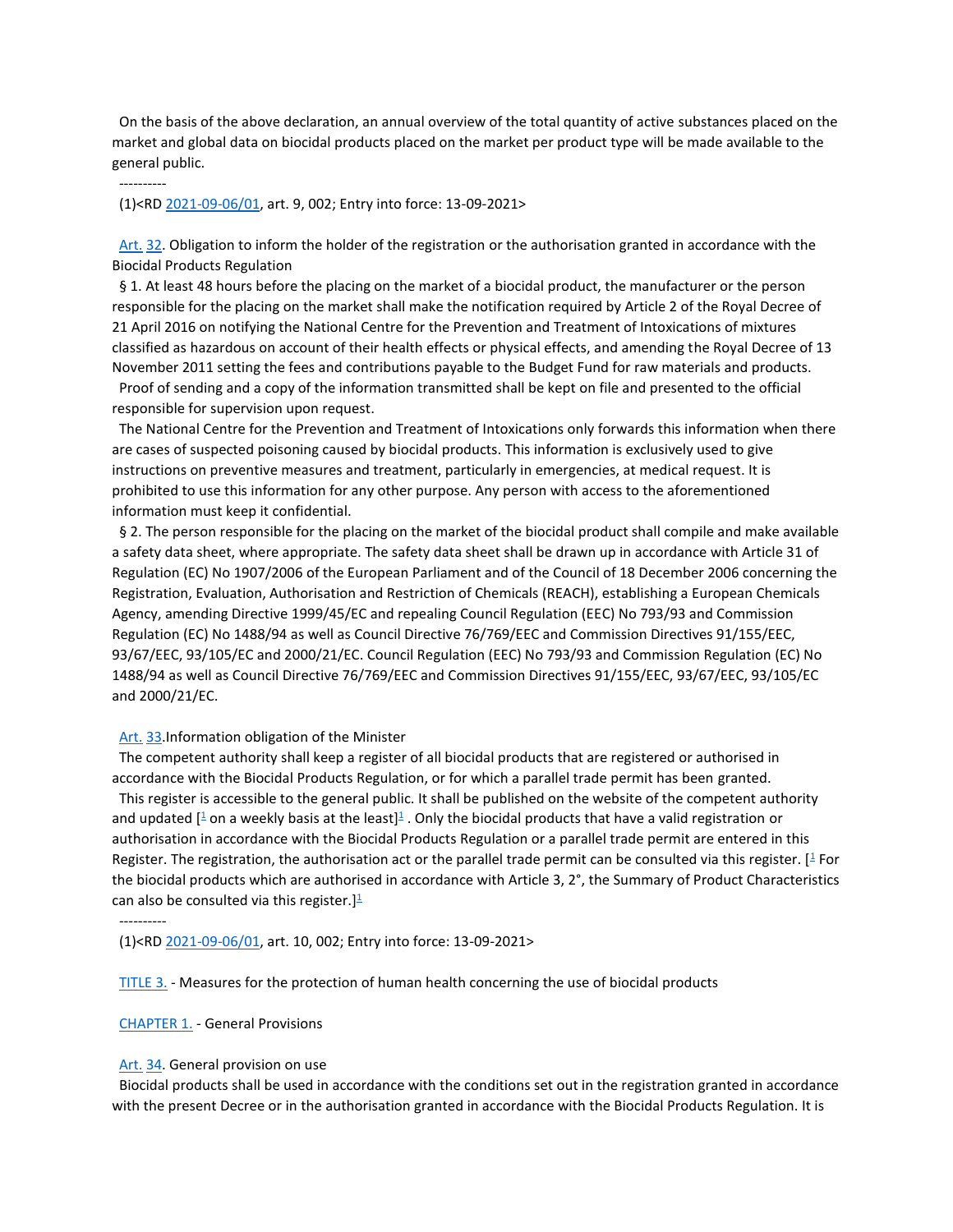prohibited to use a biocidal product that has been registered or authorised for any purpose or under any conditions other than those imposed by the Minister.

 Correct use also includes taking appropriate precautions and the rational application of a combination of physical, biological, chemical or other measures whereby the use of biocidal products is limited to the necessary minimum.

 [Art.](http://www.ejustice.just.fgov.be/cgi_loi/loi_a1.pl?DETAIL=2019040431%2FN&caller=list&row_id=1&numero=6&rech=7&cn=2019040431&table_name=WET&nm=2019011845&la=N&chercher=t&dt=KONINKLIJK+BESLUIT&language=nl&choix1=EN&choix2=EN&fromtab=wet_all&nl=n&sql=dt+contains++%27KONINKLIJK%27%2526+%27BESLUIT%27+and+dd+%3D+date%272019-04-04%27and+actif+%3D+%27Y%27&ddda=2019&tri=dd+AS+RANK+&trier=afkondiging&dddj=04&dddm=04&imgcn.x=41&imgcn.y=9#Art.34) [35.](http://www.ejustice.just.fgov.be/cgi_loi/loi_a1.pl?DETAIL=2019040431%2FN&caller=list&row_id=1&numero=6&rech=7&cn=2019040431&table_name=WET&nm=2019011845&la=N&chercher=t&dt=KONINKLIJK+BESLUIT&language=nl&choix1=EN&choix2=EN&fromtab=wet_all&nl=n&sql=dt+contains++%27KONINKLIJK%27%2526+%27BESLUIT%27+and+dd+%3D+date%272019-04-04%27and+actif+%3D+%27Y%27&ddda=2019&tri=dd+AS+RANK+&trier=afkondiging&dddj=04&dddm=04&imgcn.x=41&imgcn.y=9#Art.36) Classification in closed circuit and free circuit

 § 1. Biocidal products shall be classified in the closed circuit or the free circuit according to their hazard and/or risk.

 The classification in the closed circuit or the free circuit is announced according to the modalities imposed by the Minister.

§ 2. Biocidal products shall be classified in the closed circuit if one of the following conditions is met:

 1° the biocidal product fulfils the criteria referred to in Article 19(4) of the Biocidal Products Regulation but does not fulfil the conditions referred to in Article 19(5) of the Biocidal Products Regulation;

 2° the Minister considers that wearing personal protective equipment is the only way to reduce exposure to an acceptable level.

§ 3. Biocidal products shall be classified in the free circuit if one of the following conditions is met:

 1° the Minister considers, on the basis of their risk assessment, that wearing personal protective equipment is not required for the use of this biocidal product;

2° the biocidal product meets the criteria referred to in Article 19(5) of the Biocidal Products Regulation.

 [Art.](http://www.ejustice.just.fgov.be/cgi_loi/loi_a1.pl?DETAIL=2019040431%2FN&caller=list&row_id=1&numero=6&rech=7&cn=2019040431&table_name=WET&nm=2019011845&la=N&chercher=t&dt=KONINKLIJK+BESLUIT&language=nl&choix1=EN&choix2=EN&fromtab=wet_all&nl=n&sql=dt+contains++%27KONINKLIJK%27%2526+%27BESLUIT%27+and+dd+%3D+date%272019-04-04%27and+actif+%3D+%27Y%27&ddda=2019&tri=dd+AS+RANK+&trier=afkondiging&dddj=04&dddm=04&imgcn.x=41&imgcn.y=9#Art.35) [36.](http://www.ejustice.just.fgov.be/cgi_loi/loi_a1.pl?DETAIL=2019040431%2FN&caller=list&row_id=1&numero=6&rech=7&cn=2019040431&table_name=WET&nm=2019011845&la=N&chercher=t&dt=KONINKLIJK+BESLUIT&language=nl&choix1=EN&choix2=EN&fromtab=wet_all&nl=n&sql=dt+contains++%27KONINKLIJK%27%2526+%27BESLUIT%27+and+dd+%3D+date%272019-04-04%27and+actif+%3D+%27Y%27&ddda=2019&tri=dd+AS+RANK+&trier=afkondiging&dddj=04&dddm=04&imgcn.x=41&imgcn.y=9#Art.37) Sale and use of biocidal products in the closed circuit

 § 1. When a biocidal product is classified in the closed circuit, it shall be made available on the market by a vendor registered in accordance with Article 40 and used by a user registered in accordance with Article 41.

 § 2. Vendors and users of biocidal products classified in the closed circuit shall comply with the conditions set out in the registration, the authorisation or the Summary of Product Characteristics of the biocidal product in question, in particular the conditions relating to storage and use of personal protective equipment, at all times that they are in possession of such a biocidal product.

 [Art.](http://www.ejustice.just.fgov.be/cgi_loi/loi_a1.pl?DETAIL=2019040431%2FN&caller=list&row_id=1&numero=6&rech=7&cn=2019040431&table_name=WET&nm=2019011845&la=N&chercher=t&dt=KONINKLIJK+BESLUIT&language=nl&choix1=EN&choix2=EN&fromtab=wet_all&nl=n&sql=dt+contains++%27KONINKLIJK%27%2526+%27BESLUIT%27+and+dd+%3D+date%272019-04-04%27and+actif+%3D+%27Y%27&ddda=2019&tri=dd+AS+RANK+&trier=afkondiging&dddj=04&dddm=04&imgcn.x=41&imgcn.y=9#Art.36) [37.](http://www.ejustice.just.fgov.be/cgi_loi/loi_a1.pl?DETAIL=2019040431%2FN&caller=list&row_id=1&numero=6&rech=7&cn=2019040431&table_name=WET&nm=2019011845&la=N&chercher=t&dt=KONINKLIJK+BESLUIT&language=nl&choix1=EN&choix2=EN&fromtab=wet_all&nl=n&sql=dt+contains++%27KONINKLIJK%27%2526+%27BESLUIT%27+and+dd+%3D+date%272019-04-04%27and+actif+%3D+%27Y%27&ddda=2019&tri=dd+AS+RANK+&trier=afkondiging&dddj=04&dddm=04&imgcn.x=41&imgcn.y=9#Art.38) Sales and use of biocidal products in the free circuit

 For biocidal products classified in the free circuit, apart from the general provisions on use in accordance with Article 34 and the provisions on classification, packaging and labelling in accordance with Article 28, there are no specific conditions attached to their sale and use.

 [Art.](http://www.ejustice.just.fgov.be/cgi_loi/loi_a1.pl?DETAIL=2019040431%2FN&caller=list&row_id=1&numero=6&rech=7&cn=2019040431&table_name=WET&nm=2019011845&la=N&chercher=t&dt=KONINKLIJK+BESLUIT&language=nl&choix1=EN&choix2=EN&fromtab=wet_all&nl=n&sql=dt+contains++%27KONINKLIJK%27%2526+%27BESLUIT%27+and+dd+%3D+date%272019-04-04%27and+actif+%3D+%27Y%27&ddda=2019&tri=dd+AS+RANK+&trier=afkondiging&dddj=04&dddm=04&imgcn.x=41&imgcn.y=9#Art.37) [38.](http://www.ejustice.just.fgov.be/cgi_loi/loi_a1.pl?DETAIL=2019040431%2FN&caller=list&row_id=1&numero=6&rech=7&cn=2019040431&table_name=WET&nm=2019011845&la=N&chercher=t&dt=KONINKLIJK+BESLUIT&language=nl&choix1=EN&choix2=EN&fromtab=wet_all&nl=n&sql=dt+contains++%27KONINKLIJK%27%2526+%27BESLUIT%27+and+dd+%3D+date%272019-04-04%27and+actif+%3D+%27Y%27&ddda=2019&tri=dd+AS+RANK+&trier=afkondiging&dddj=04&dddm=04&imgcn.x=41&imgcn.y=9#LNK0012) Training for the closed circuit

§ 1. Every user and vendor of biocidal products classified in the closed circuit has the necessary knowledge about the correct use of these biocidal products.

 Vendors and users of such biocidal products shall be responsible for training their personnel or persons working on their behalf.

 The employers whose employees use such biocidal products are responsible for the elements of the training that relate to the well-being of the employees in accordance with Article VI.1-27 of the Codex of 28 April 2017 on wellbeing at work.

§ 2. The King may impose additional conditions for a specific biocidal product or for a specific group of biocidal products regarding the training for the vendors and users of biocidal products classified in the closed circuit. The training courses may be a requirement or an optional condition for registration as a registered vendor or registered user.

 § 3. The King may impose additional conditions on vendors and users of biocidal products classified in the closed circuit with regard to demonstrating their knowledge.

 [CHAPTER 2.](http://www.ejustice.just.fgov.be/cgi_loi/loi_a1.pl?DETAIL=2019040431%2FN&caller=list&row_id=1&numero=6&rech=7&cn=2019040431&table_name=WET&nm=2019011845&la=N&chercher=t&dt=KONINKLIJK+BESLUIT&language=nl&choix1=EN&choix2=EN&fromtab=wet_all&nl=n&sql=dt+contains++%27KONINKLIJK%27%2526+%27BESLUIT%27+and+dd+%3D+date%272019-04-04%27and+actif+%3D+%27Y%27&ddda=2019&tri=dd+AS+RANK+&trier=afkondiging&dddj=04&dddm=04&imgcn.x=41&imgcn.y=9#LNKR0012) - Registration of sale and use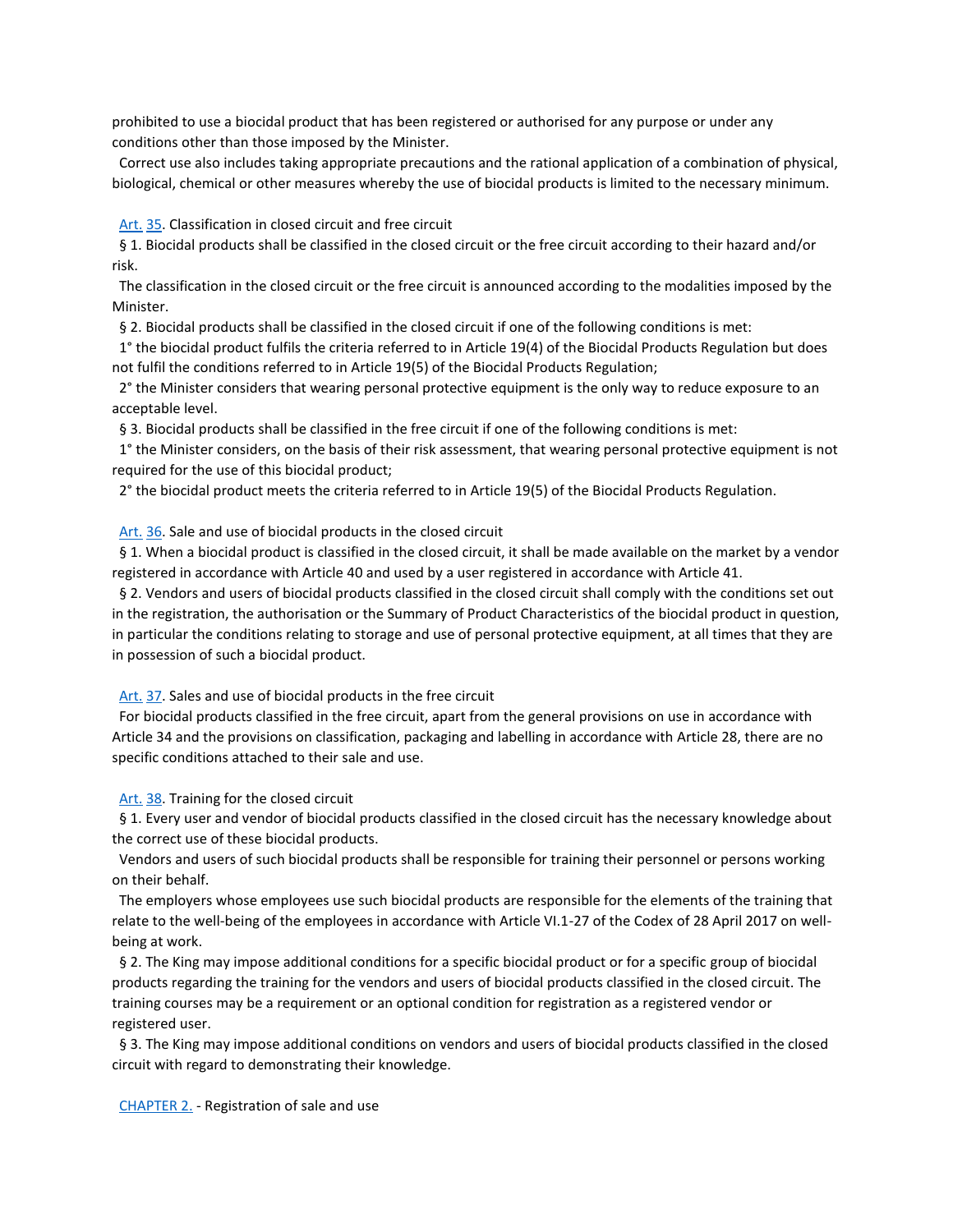#### [Art.](http://www.ejustice.just.fgov.be/cgi_loi/loi_a1.pl?DETAIL=2019040431%2FN&caller=list&row_id=1&numero=6&rech=7&cn=2019040431&table_name=WET&nm=2019011845&la=N&chercher=t&dt=KONINKLIJK+BESLUIT&language=nl&choix1=EN&choix2=EN&fromtab=wet_all&nl=n&sql=dt+contains++%27KONINKLIJK%27%2526+%27BESLUIT%27+and+dd+%3D+date%272019-04-04%27and+actif+%3D+%27Y%27&ddda=2019&tri=dd+AS+RANK+&trier=afkondiging&dddj=04&dddm=04&imgcn.x=41&imgcn.y=9#Art.38) [39.](http://www.ejustice.just.fgov.be/cgi_loi/loi_a1.pl?DETAIL=2019040431%2FN&caller=list&row_id=1&numero=6&rech=7&cn=2019040431&table_name=WET&nm=2019011845&la=N&chercher=t&dt=KONINKLIJK+BESLUIT&language=nl&choix1=EN&choix2=EN&fromtab=wet_all&nl=n&sql=dt+contains++%27KONINKLIJK%27%2526+%27BESLUIT%27+and+dd+%3D+date%272019-04-04%27and+actif+%3D+%27Y%27&ddda=2019&tri=dd+AS+RANK+&trier=afkondiging&dddj=04&dddm=04&imgcn.x=41&imgcn.y=9#Art.40) Online registration system

 The Minister has provided for an online registration system for biocidal products classified in the closed circuit. This system includes:

1° the registration of the vendor;

2° the registration of the user;

 3° the registration of the conditions of storage and the protective measures associated with the use of a specific biocidal product, and this information is included in the registration, the authorisation act or the Summary of Product Characteristics;

4° the registration of every sale.

 The registration system shall comply with the provisions imposed on the registered vendor and registered user under Articles 40 and 41.

The modalities of the online registration system shall be determined by the Minister.

### [Art.](http://www.ejustice.just.fgov.be/cgi_loi/loi_a1.pl?DETAIL=2019040431%2FN&caller=list&row_id=1&numero=6&rech=7&cn=2019040431&table_name=WET&nm=2019011845&la=N&chercher=t&dt=KONINKLIJK+BESLUIT&language=nl&choix1=EN&choix2=EN&fromtab=wet_all&nl=n&sql=dt+contains++%27KONINKLIJK%27%2526+%27BESLUIT%27+and+dd+%3D+date%272019-04-04%27and+actif+%3D+%27Y%27&ddda=2019&tri=dd+AS+RANK+&trier=afkondiging&dddj=04&dddm=04&imgcn.x=41&imgcn.y=9#Art.39) [40.](http://www.ejustice.just.fgov.be/cgi_loi/loi_a1.pl?DETAIL=2019040431%2FN&caller=list&row_id=1&numero=6&rech=7&cn=2019040431&table_name=WET&nm=2019011845&la=N&chercher=t&dt=KONINKLIJK+BESLUIT&language=nl&choix1=EN&choix2=EN&fromtab=wet_all&nl=n&sql=dt+contains++%27KONINKLIJK%27%2526+%27BESLUIT%27+and+dd+%3D+date%272019-04-04%27and+actif+%3D+%27Y%27&ddda=2019&tri=dd+AS+RANK+&trier=afkondiging&dddj=04&dddm=04&imgcn.x=41&imgcn.y=9#Art.41)Registered vendor

 § 1. Every vendor who makes biocidal products available on the market which are classified in the closed circuit shall register as a registered vendor of biocidal products. The registered vendor shall register in the online registration system every biocidal product classified in the closed circuit that they make available on the market. The registered vendor shall comply with the conditions pertaining to the sale provided for in the registration, the authorisation act or the Summary of Product Characteristics of every biocidal product that they have in their possession and with the conditions imposed in Article 38.

 The registered vendor may only sell biocidal products classified in the closed circuit to a registered vendor or a registered user.

The registered vendor:

 1° shall, at the time of sale, communicate the conditions stated in the registration, in the authorisation act or in the Summary of Product Characteristics to the user or other vendor. If the conditions are changed, the registered vendor shall take note of these changes and inform the customers to whom they have sold the biocidal product;

 2° shall inform the customer of the way in which they can meet the conditions stated in the registration, authorisation act or Summary of Product Characteristics;

 3° shall state on the purchase invoice or the receipt: "This product is a biocidal product classified in the closed circuit";

 4° shall make available for sale the necessary personal protective equipment in the vicinity of the biocidal product if the  $[1]$  $[1]$  $[1]$  general]<sup>1</sup> public can have access to these biocidal products classified in the closed circuit.

 5° shall record every sale to registered vendors and registered users, as well as the export in the online registration system;

 6° shall update this register with the sales and exports of the preceding twelve months, at least on an annual basis and at the latest by 31 January.

 The register corresponds to the general figures of sales. Consequently, this register shall satisfy the reporting requirements set out in Article 31 if the registered vendor is also the holder of the registration or authorisation.

----------

(1)<R[D 2021-09-06/01,](http://www.ejustice.just.fgov.be/cgi_loi/change_lg.pl?language=nl&la=N&table_name=wet&cn=2021090601) art. 11, 002; Entry into force: 13-09-2021>

## Art. [41.](http://www.ejustice.just.fgov.be/cgi_loi/loi_a1.pl?DETAIL=2019040431%2FN&caller=list&row_id=1&numero=6&rech=7&cn=2019040431&table_name=WET&nm=2019011845&la=N&chercher=t&dt=KONINKLIJK+BESLUIT&language=nl&choix1=EN&choix2=EN&fromtab=wet_all&nl=n&sql=dt+contains++%27KONINKLIJK%27%2526+%27BESLUIT%27+and+dd+%3D+date%272019-04-04%27and+actif+%3D+%27Y%27&ddda=2019&tri=dd+AS+RANK+&trier=afkondiging&dddj=04&dddm=04&imgcn.x=41&imgcn.y=9#LNK0013) Registered user

 § 1. Every natural or legal person who uses biocidal products classified in the closed circuit must register as a registered user of biocidal products. A registered user shall comply with the conditions pertaining to the use provided for in the registration, the authorisation act or the Summary of Product Characteristics of every biocidal product that they have in their possession and with the conditions imposed in Article 38.

The registered user:

1° shall only purchase a biocidal product classified in the closed circuit from a registered vendor;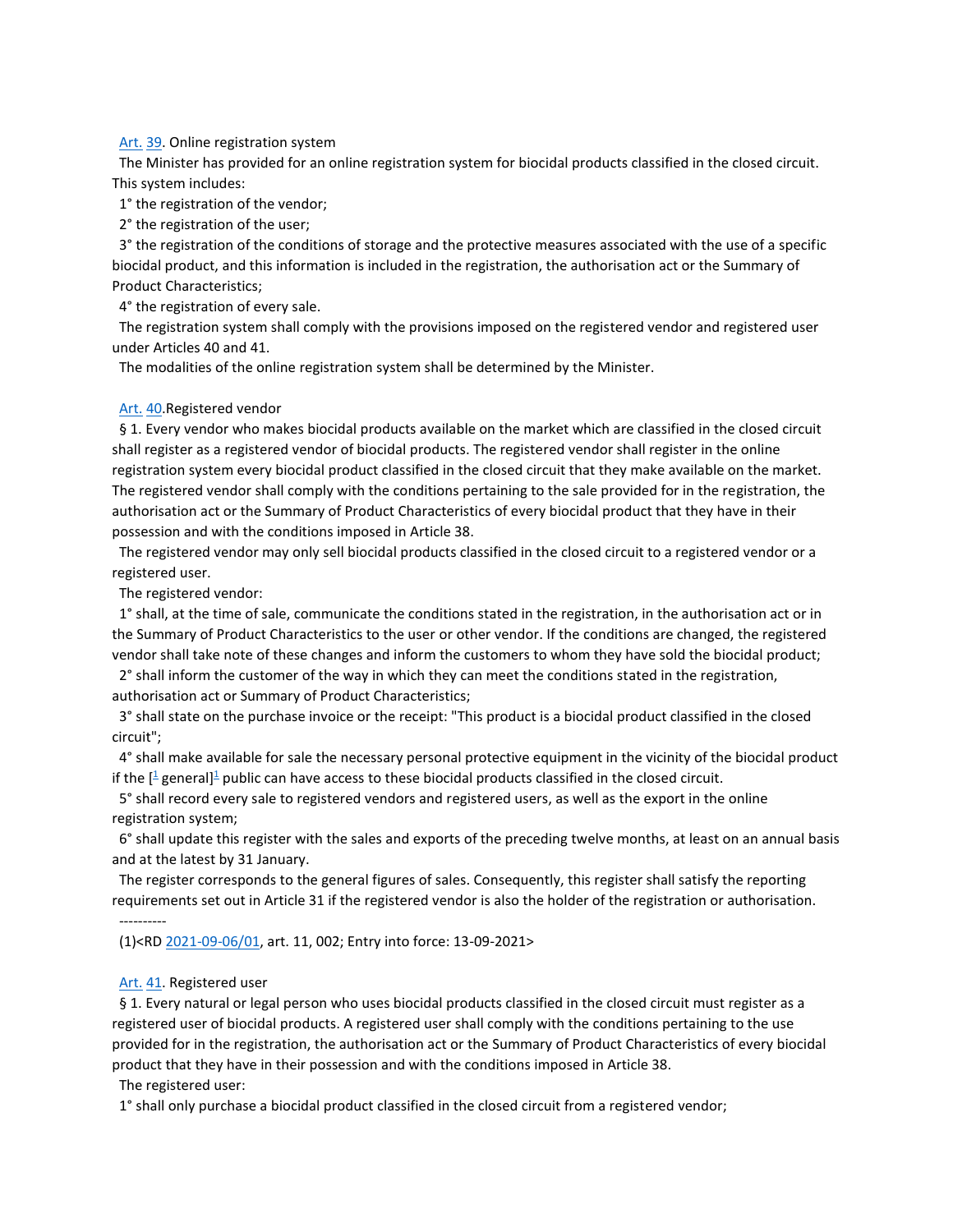2° shall declare at the time of purchase that they agree with and have taken cognizance of the conditions stated in the registration, the authorisation act or the Summary of Product Characteristics and communicated by the registered vendor. In the absence of this information, the registered user shall request it from the registered vendor or notify the absence to the competent authority.

3° shall confirm their status as registered user via the online registration system by 31 December of each year.

 [TITLE 4.](http://www.ejustice.just.fgov.be/cgi_loi/loi_a1.pl?DETAIL=2019040431%2FN&caller=list&row_id=1&numero=6&rech=7&cn=2019040431&table_name=WET&nm=2019011845&la=N&chercher=t&dt=KONINKLIJK+BESLUIT&language=nl&choix1=EN&choix2=EN&fromtab=wet_all&nl=n&sql=dt+contains++%27KONINKLIJK%27%2526+%27BESLUIT%27+and+dd+%3D+date%272019-04-04%27and+actif+%3D+%27Y%27&ddda=2019&tri=dd+AS+RANK+&trier=afkondiging&dddj=04&dddm=04&imgcn.x=41&imgcn.y=9#LNKR0013) - Repeal, transitional and final provisions

 [CHAPTER 1.](http://www.ejustice.just.fgov.be/cgi_loi/loi_a1.pl?DETAIL=2019040431%2FN&caller=list&row_id=1&numero=6&rech=7&cn=2019040431&table_name=WET&nm=2019011845&la=N&chercher=t&dt=KONINKLIJK+BESLUIT&language=nl&choix1=EN&choix2=EN&fromtab=wet_all&nl=n&sql=dt+contains++%27KONINKLIJK%27%2526+%27BESLUIT%27+and+dd+%3D+date%272019-04-04%27and+actif+%3D+%27Y%27&ddda=2019&tri=dd+AS+RANK+&trier=afkondiging&dddj=04&dddm=04&imgcn.x=41&imgcn.y=9#LNKR0014) - Repeal provisions

 [Art.](http://www.ejustice.just.fgov.be/cgi_loi/loi_a1.pl?DETAIL=2019040431%2FN&caller=list&row_id=1&numero=6&rech=7&cn=2019040431&table_name=WET&nm=2019011845&la=N&chercher=t&dt=KONINKLIJK+BESLUIT&language=nl&choix1=EN&choix2=EN&fromtab=wet_all&nl=n&sql=dt+contains++%27KONINKLIJK%27%2526+%27BESLUIT%27+and+dd+%3D+date%272019-04-04%27and+actif+%3D+%27Y%27&ddda=2019&tri=dd+AS+RANK+&trier=afkondiging&dddj=04&dddm=04&imgcn.x=41&imgcn.y=9#Art.41) [42.](http://www.ejustice.just.fgov.be/cgi_loi/loi_a1.pl?DETAIL=2019040431%2FN&caller=list&row_id=1&numero=6&rech=7&cn=2019040431&table_name=WET&nm=2019011845&la=N&chercher=t&dt=KONINKLIJK+BESLUIT&language=nl&choix1=EN&choix2=EN&fromtab=wet_all&nl=n&sql=dt+contains++%27KONINKLIJK%27%2526+%27BESLUIT%27+and+dd+%3D+date%272019-04-04%27and+actif+%3D+%27Y%27&ddda=2019&tri=dd+AS+RANK+&trier=afkondiging&dddj=04&dddm=04&imgcn.x=41&imgcn.y=9#LNK0015) Repeal provision

The Royal Decree of 8 May 2014 on the making available on the market and use of biocidal products, is repealed.

 [CHAPTER 2.](http://www.ejustice.just.fgov.be/cgi_loi/loi_a1.pl?DETAIL=2019040431%2FN&caller=list&row_id=1&numero=6&rech=7&cn=2019040431&table_name=WET&nm=2019011845&la=N&chercher=t&dt=KONINKLIJK+BESLUIT&language=nl&choix1=EN&choix2=EN&fromtab=wet_all&nl=n&sql=dt+contains++%27KONINKLIJK%27%2526+%27BESLUIT%27+and+dd+%3D+date%272019-04-04%27and+actif+%3D+%27Y%27&ddda=2019&tri=dd+AS+RANK+&trier=afkondiging&dddj=04&dddm=04&imgcn.x=41&imgcn.y=9#LNKR0015) - Transitional provisions

 [Art.](http://www.ejustice.just.fgov.be/cgi_loi/loi_a1.pl?DETAIL=2019040431%2FN&caller=list&row_id=1&numero=6&rech=7&cn=2019040431&table_name=WET&nm=2019011845&la=N&chercher=t&dt=KONINKLIJK+BESLUIT&language=nl&choix1=EN&choix2=EN&fromtab=wet_all&nl=n&sql=dt+contains++%27KONINKLIJK%27%2526+%27BESLUIT%27+and+dd+%3D+date%272019-04-04%27and+actif+%3D+%27Y%27&ddda=2019&tri=dd+AS+RANK+&trier=afkondiging&dddj=04&dddm=04&imgcn.x=41&imgcn.y=9#Art.42) [43.](http://www.ejustice.just.fgov.be/cgi_loi/loi_a1.pl?DETAIL=2019040431%2FN&caller=list&row_id=1&numero=6&rech=7&cn=2019040431&table_name=WET&nm=2019011845&la=N&chercher=t&dt=KONINKLIJK+BESLUIT&language=nl&choix1=EN&choix2=EN&fromtab=wet_all&nl=n&sql=dt+contains++%27KONINKLIJK%27%2526+%27BESLUIT%27+and+dd+%3D+date%272019-04-04%27and+actif+%3D+%27Y%27&ddda=2019&tri=dd+AS+RANK+&trier=afkondiging&dddj=04&dddm=04&imgcn.x=41&imgcn.y=9#Art.44)Authorisations, notifications or applications under the Royal Decree of 8 May 2014

 § 1. The authorisations and acceptances of notification for the making available on the market of biocidal products which were granted pursuant to the Royal Decree of 8 May 2014 remain valid until the date mentioned in the authorisation act or in the acceptance of notification.

 All provisions of the present Decree applicable to registrations apply to the authorisations and notifications respectively granted or accepted under the Royal Decree of 8 May 2014.

 § 2. An application for renewal or extension of an existing authorisation shall be submitted three months before the expiry date of the authorisation  $[$ <sup> $\pm$ </sup> in accordance with Article 7]<sup> $\pm$ </sup>[.](http://www.ejustice.just.fgov.be/cgi_loi/loi_a1.pl?DETAIL=2019040431%2FN&caller=list&row_id=1&numero=6&rech=7&cn=2019040431&table_name=WET&nm=2019011845&la=N&chercher=t&dt=KONINKLIJK+BESLUIT&language=nl&choix1=EN&choix2=EN&fromtab=wet_all&nl=n&sql=dt+contains++%27KONINKLIJK%27%2526+%27BESLUIT%27+and+dd+%3D+date%272019-04-04%27and+actif+%3D+%27Y%27&ddda=2019&tri=dd+AS+RANK+&trier=afkondiging&dddj=04&dddm=04&imgcn.x=41&imgcn.y=9#t) If the biocidal product still meets the conditions laid down in Article 5, a registration shall be issued according to the modalities provided for in Article 11, with a new registration number. A period of grace is provided for the disposal, making available on the market and use of existing stocks of biocidal products bearing the existing authorisation or notification number. The period of grace shall consist of an initial six-month period for making existing stocks available on the market and a subsequent six-month period for the disposal and/or use of existing stocks. If no application for extension or renewal has been submitted on the expiry date of the authorisation, no period of grace shall be provided for the disposal, making available on the market and use of existing stocks.

§ 3. An application for modification of an existing authorisation or notification is subject to the provisions of Article 15, § 2. A period of grace is provided for the disposal, making available on the market and use of existing stocks with the existing labels including the authorisation or notification number. The period of grace consists of a first period of six months for making existing stocks available on the market and a subsequent second period of six months for the disposal and/or use of existing stocks.

 § 2. Applications for authorisation and notifications submitted in the context of the Royal Decree of 8 May 2014 but not yet settled at the time of entry into force of the present Decree shall be settled in accordance with Articles 8, 9 and 10.

----------

(1)<R[D 2021-09-06/01,](http://www.ejustice.just.fgov.be/cgi_loi/change_lg.pl?language=nl&la=N&table_name=wet&cn=2021090601) art. 12, 002; Entry into force: 13-09-2021>

## [Art.](http://www.ejustice.just.fgov.be/cgi_loi/loi_a1.pl?DETAIL=2019040431%2FN&caller=list&row_id=1&numero=6&rech=7&cn=2019040431&table_name=WET&nm=2019011845&la=N&chercher=t&dt=KONINKLIJK+BESLUIT&language=nl&choix1=EN&choix2=EN&fromtab=wet_all&nl=n&sql=dt+contains++%27KONINKLIJK%27%2526+%27BESLUIT%27+and+dd+%3D+date%272019-04-04%27and+actif+%3D+%27Y%27&ddda=2019&tri=dd+AS+RANK+&trier=afkondiging&dddj=04&dddm=04&imgcn.x=41&imgcn.y=9#Art.43) [44.](http://www.ejustice.just.fgov.be/cgi_loi/loi_a1.pl?DETAIL=2019040431%2FN&caller=list&row_id=1&numero=6&rech=7&cn=2019040431&table_name=WET&nm=2019011845&la=N&chercher=t&dt=KONINKLIJK+BESLUIT&language=nl&choix1=EN&choix2=EN&fromtab=wet_all&nl=n&sql=dt+contains++%27KONINKLIJK%27%2526+%27BESLUIT%27+and+dd+%3D+date%272019-04-04%27and+actif+%3D+%27Y%27&ddda=2019&tri=dd+AS+RANK+&trier=afkondiging&dddj=04&dddm=04&imgcn.x=41&imgcn.y=9#LNK0016) Transition to European authorisation

 For biocidal products which have been registered, authorised or for which a notification was accepted in accordance with Article 3, 2°, and for which the active substance was approved in accordance with the Biocidal Products Regulation for the product type to which the biocidal product belongs, an application for authorisation or for mutual recognition in parallel of the authorisation in accordance with the Biocidal Products Regulation shall be submitted at the latest on the day that the active substance(s) are approved.

 In the case of biocidal products containing more than one active substance and/or classified in more than one product type, an application for authorisation or for mutual recognition in parallel of authorisation in accordance